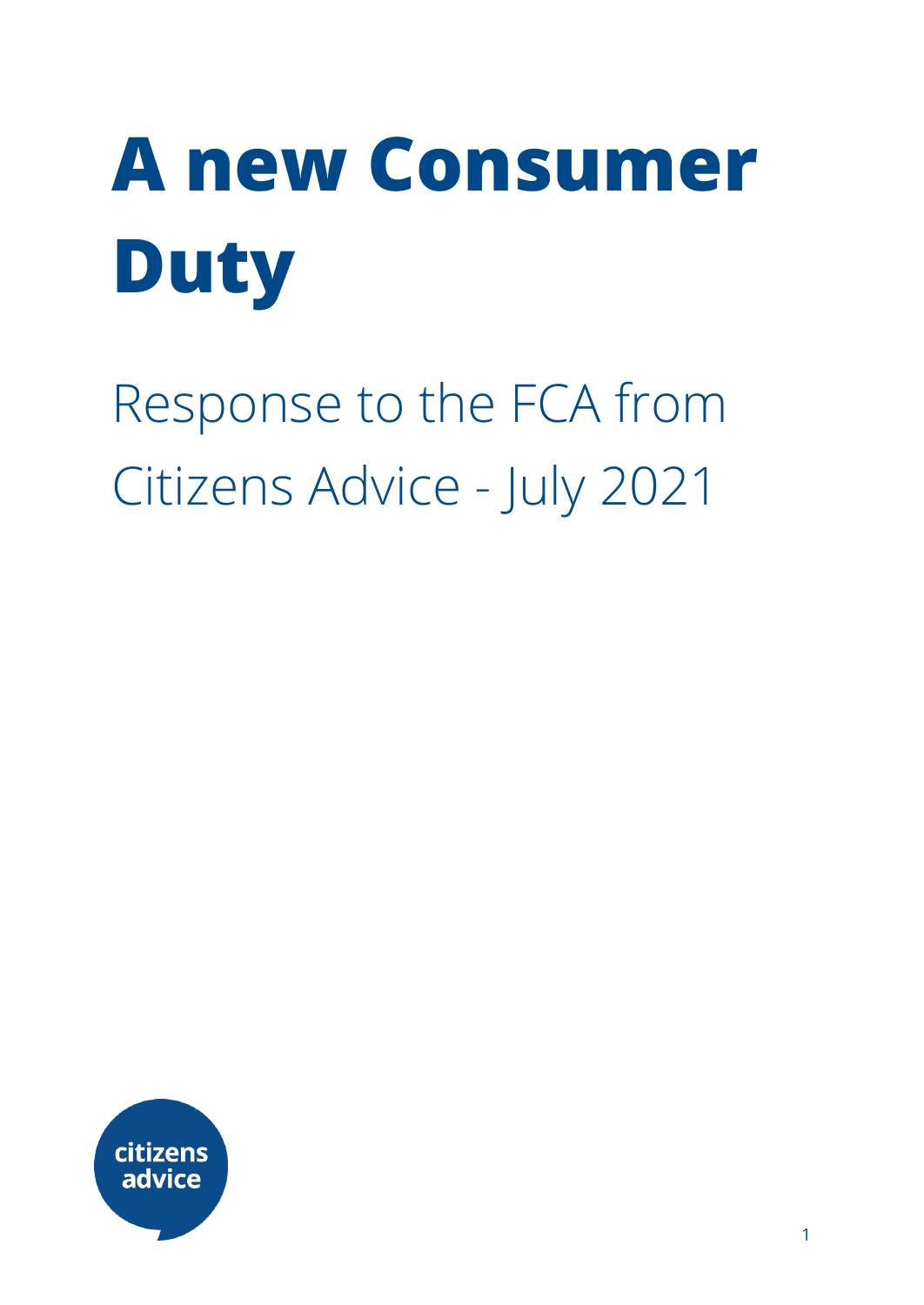## **Introduction and summary of response**

At Citizens Advice, we offer free, independent, and confidential advice and information to anyone who needs it. In the past year, we have supported people with more than 136,000 financial services and financial capability issues.<sup>1</sup> We have also observed first-hand the unprecedented impact of the coronavirus pandemic on household incomes. Towards the end of 2020, we estimated 6 million people had fallen behind on bills during the pandemic, building up around £1.6 billion in arrears.<sup>2</sup> Regulators acted quickly to support those struggling, but the pandemic still exposed weaknesses in consumer protections, with some businesses taking the opportunity to exploit consumers. We also saw an acceleration in the digitisation of markets, which has developed over recent years, and which regulation has struggled to keep up with.

Against this backdrop, it is welcome that the FCA is considering how to deliver a higher level of protection for consumers in financial services markets. We fully support the aims and ambitions of the new Consumer Duty to deliver a significant shift in the approaches and culture of financial services firms.

It is important to recognise that, in the past, approaches to addressing consumer harm that have focused on principles or 'duties' rather than rules have failed to deliver for consumers. For example, regulatory intervention by the FCA has banned the loyalty penalty in the insurance market, but in other markets where changes have focused on voluntary commitments or demand-side remedies introduced by firms, we continue to see loyal customers paying more.<sup>3</sup> Similarly, changes in high cost credit markets, such as the price cap on payday loans, have only been achieved through strong regulatory action. In contrast, attempts to improve experiences of vulnerable consumers by regulators have focused on introducing guidance for firms, which has not delivered substantive change. For example, our research into the experiences of people with mental health conditions navigating essential service markets found ongoing evidence of difficulties with provider communications, management of

<sup>1</sup> Citizens Advice, Advice Issue Code data (Pension Wise has been excluded from the total count), 1 June 2020 - 31 June 2021

<sup>&</sup>lt;sup>2</sup> Citizens Advice, Excess debts: who has fallen behind on their [household](https://www.citizensadvice.org.uk/Global/CitizensAdvice/Debt%20and%20Money%20Publications/Excess%20Debts_who%20has%20fallen%20behind%20on%20their%20household%20bills%20due%20to%20coronavirus%20plus%20methodology).pdf) bills due to [coronavirus?](https://www.citizensadvice.org.uk/Global/CitizensAdvice/Debt%20and%20Money%20Publications/Excess%20Debts_who%20has%20fallen%20behind%20on%20their%20household%20bills%20due%20to%20coronavirus%20plus%20methodology).pdf) (2020).

<sup>&</sup>lt;sup>3</sup> Citizens Advice, [Finishing](https://www.citizensadvice.org.uk/about-us/our-work/policy/policy-research-topics/consumer-policy-research/consumer-policy-research/finishing-the-job-on-the-loyalty-penalty-the-mortgage-and-mobile-handset-markets/) the job on the loyalty penalty, (2021).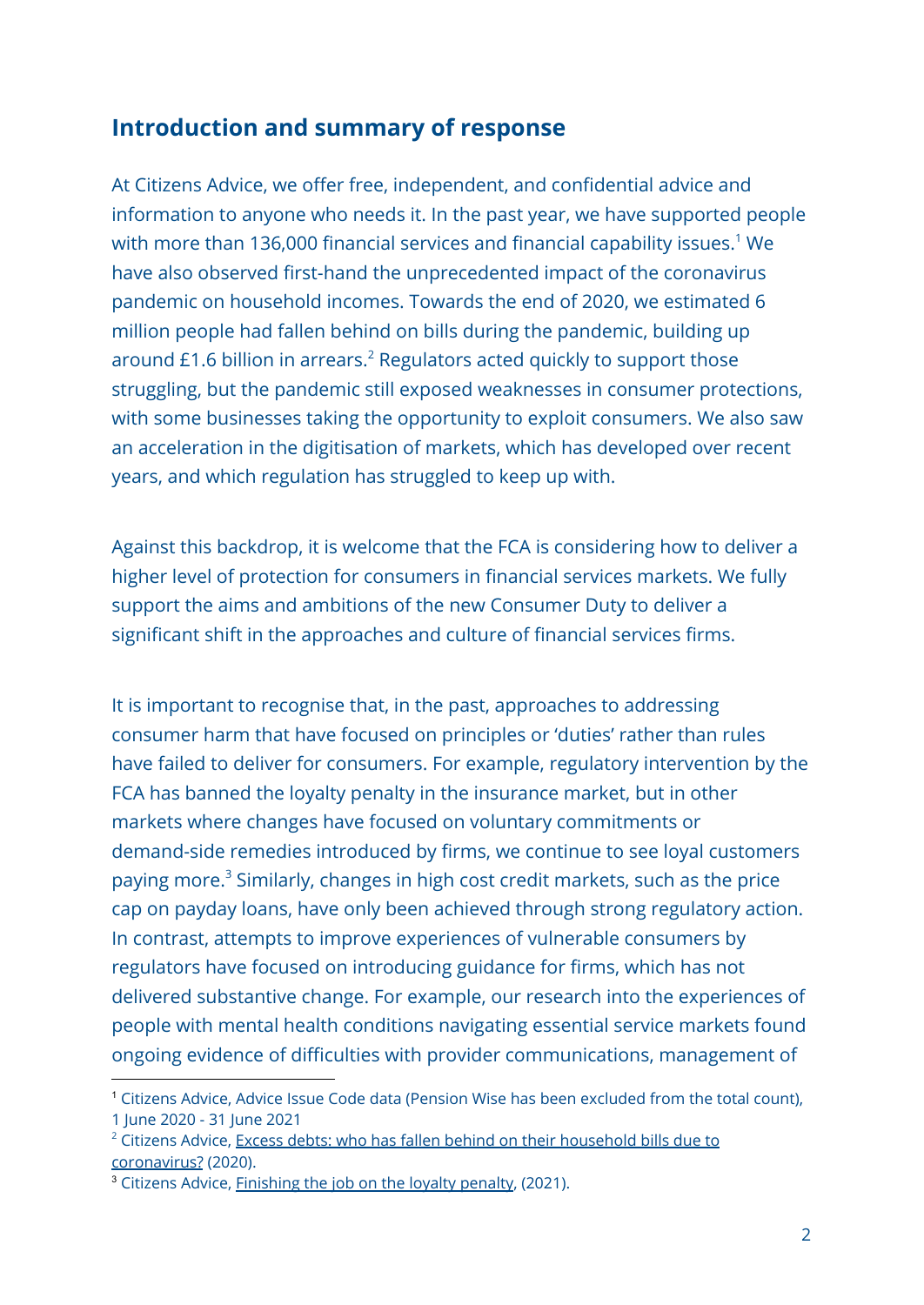bills, and inconsistent support across markets.<sup>4</sup> The FCA has subsequently published updated vulnerability guidance, but this is not backed up by enforceable rules, which means consumers can still be at risk of harm. This is particularly concerning as our latest research into the impact of the coronavirus pandemic, which was conducted in July 2021, found that 59% of people with mental health problems had fallen behind on at least one household bill, compared to 20% of the overall population.<sup>5</sup>

However, we believe that, if implemented and enforced effectively and underpinned by the right rules, the Consumer Duty could be more effective than previous approaches.

Requiring firms to think about consumer outcomes, and to monitor these outcomes throughout the customer journey, encourages a more proactive approach to preventing consumer harm from the inception of a new product or service, rather than relying on consumers and their representative organisations identifying and evidencing harm after it occurs. This approach would reduce the burden on consumers and their representatives, and greatly reduce consumer detriment. It also provides an opportunity for the FCA to move away from the current piecemeal approach to addressing harm, to take a holistic view of how markets are working, and prevent harm before it occurs.

We agree with the FCA's assessment that a new Consumer Duty could help regulation adapt to rapidly changing digital markets. Setting clear rules, principles and expectations for new products will work towards preventing the FCA having to play regulatory 'catch up' to every new product or service that enters the market. Requiring firms to consider consumer outcomes at the outset of product development will encourage firms to compete and innovate to the benefit of consumers. This should also help to build consumer trust and confidence in navigating markets.

<sup>4</sup> Citizens Advice, Counting on it: cross sector minimum [standards](https://www.citizensadvice.org.uk/Global/CitizensAdvice/Consumer%20publications/Minimum%20standards%20report.pdf) of support for people with mental health [problems,](https://www.citizensadvice.org.uk/Global/CitizensAdvice/Consumer%20publications/Minimum%20standards%20report.pdf) (2019).

<sup>5</sup> Citizens Advice commissioned ICM Unlimited to survey a nationally representative sample of 5,905 UK adults (18+) about their experiences of the coronavirus pandemic. Fieldwork took place online in July 2021.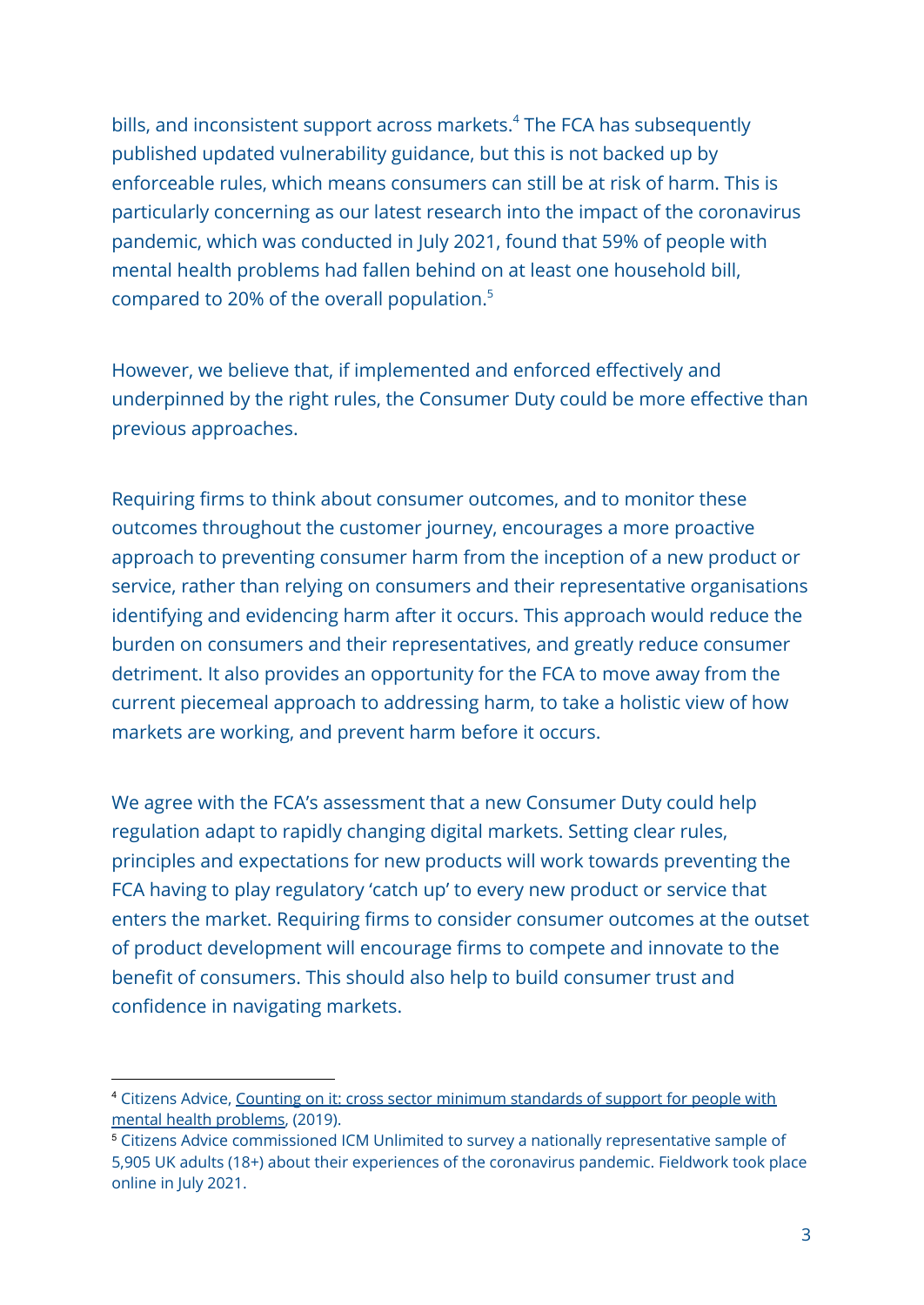It's crucial that the FCA demonstrates to firms how the Consumer Duty differs from existing guidance and principles, such as 'Treating customers fairly'. Many firms may already believe themselves to be considering their customers interests and outcomes under current regulations but, as set out in the consultation paper and our response, consumer harm continues to occur. If firms are not clear on how the Consumer Duty differs from the existing regulatory regime, better outcomes for consumers will not be delivered.

For the Consumer Duty to deliver these significant benefits, effective monitoring and enforcement will be vital. The FCA should set out explicitly the data they expect firms to collect on consumer outcomes, how this will be monitored, and what enforcement action will be taken in response to breaches of the Consumer Duty. This should include detailed case studies outlining practice that is currently occurring in markets which would not be accepted under the new Consumer Duty. It is vital that firms are not just encouraged but incentivised to make decisions and design products that deliver good outcomes for consumers, through effective enforcement, sanctions and redress. We believe that an effectively monitored and enforced Consumer Duty, combined with a Private Right of Action (PROA), should provide the incentives required for firms to fundamentally shift their approach and raise standards.

The remainder of our response sets out our reflections on the consumer harms the Consumer Duty must seek to address, and provides further considerations for the FCA to ensure the intent behind the new Duty is delivered in practice.

**Florence Brunert** [\(florence.brunert@citizensadvice.org.uk\)](mailto:florence.brunert@citizensadvice.org.uk) **Emer Sheehy** [\(emer.sheehy@citizensadvice.org.uk](mailto:emer.sheehy@citizensadvice.org.uk)) **Chloe Hann** ([chloe.hann@citizensadvice.org.uk](mailto:chloe.hann@citizensadvice.org.uk))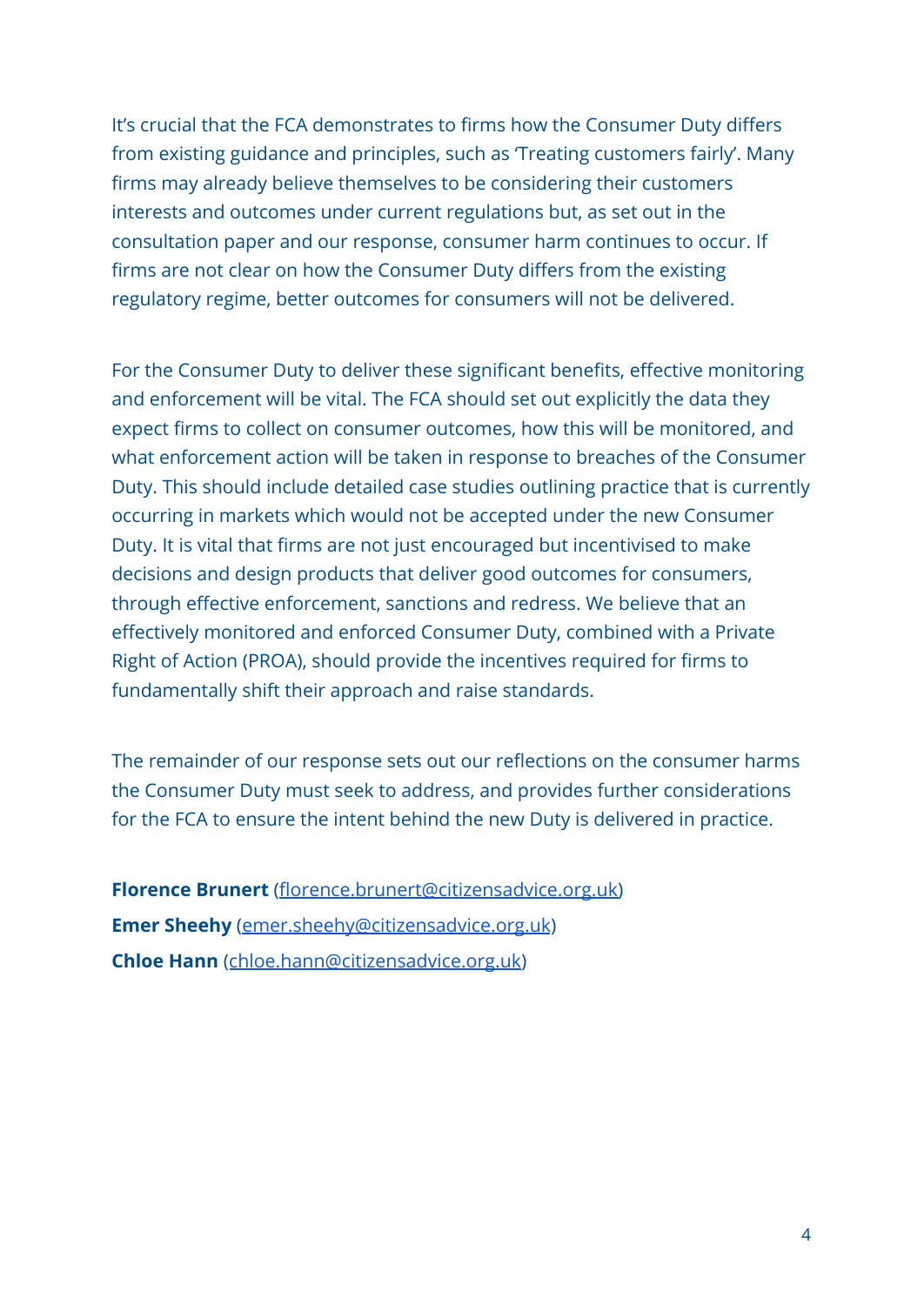# **Responses to individual questions**

## **Q1: What are your views on the consumer harms that the Consumer Duty would seek to address, and/or the wider context in which it is proposed?**

The examples set out in the consultation paper, and in our response, demonstrate the extent to which firms exploit their understanding of consumer behaviour in the design and delivery of products and services, in ways that result in poor consumer outcomes. We expect the new Consumer Duty to enable the FCA to take a more preventative and proactive approach to identifying and addressing these consumer harms. It should also encourage firms to think twice before acting, rather than waiting for the FCA to take action.

#### **Market failures**

The new Consumer Duty should encourage a more consistent approach to tackling and preventing systemic market failures like the loyalty penalty. In our 2018 super-complaint to the Competition and Markets Authority (CMA), we highlighted the structural exploitation of consumer inertia that resulted in loyal customers overpaying by an average of £500 across 3 financial services markets.<sup>6</sup> Our research found that firms competing for new customers were able to offer lower introductory rates, sustained by offering loyal customers unjustifiably high prices. In 2019 we found that home insurance companies made 100% of their over £1bn profits from loyal customers holding policies for 6 or more years.<sup>7</sup>

Under the current regulatory framework, we have seen a piecemeal approach to addressing the loyalty penalty in different markets, with varying degrees of success. One of the benefits of the Consumer Duty should be to prevent this level of systemic unfairness from becoming embedded. Rather than relying on individual market studies and interventions to change rules in specific markets as the FCA has done in the general insurance market this year - all firms would be required to demonstrate that the products and services they offer will deliver good outcomes, including value for money, for their customers.

<sup>&</sup>lt;sup>6</sup> Citizens Advice, Excessive prices for disengaged consumers - a [super-complaint](https://www.citizensadvice.org.uk/Global/CitizensAdvice/Consumer%20publications/Super-complaint%20-%20Excessive%20prices%20for%20disengaged%20consumers%20(1).pdf) to the [Competition](https://www.citizensadvice.org.uk/Global/CitizensAdvice/Consumer%20publications/Super-complaint%20-%20Excessive%20prices%20for%20disengaged%20consumers%20(1).pdf) and Markets Authority, (2018).

<sup>7</sup> Citizens Advice, Press Release: Home insurance [companies](https://www.citizensadvice.org.uk/about-us/about-us1/media/press-releases/home-insurance-companies-make-100-of-their-profits-from-the-loyalty-penalty-reveals-citizens-advice/) make 100% of their profits from the loyalty [penalty](https://www.citizensadvice.org.uk/about-us/about-us1/media/press-releases/home-insurance-companies-make-100-of-their-profits-from-the-loyalty-penalty-reveals-citizens-advice/), (2019).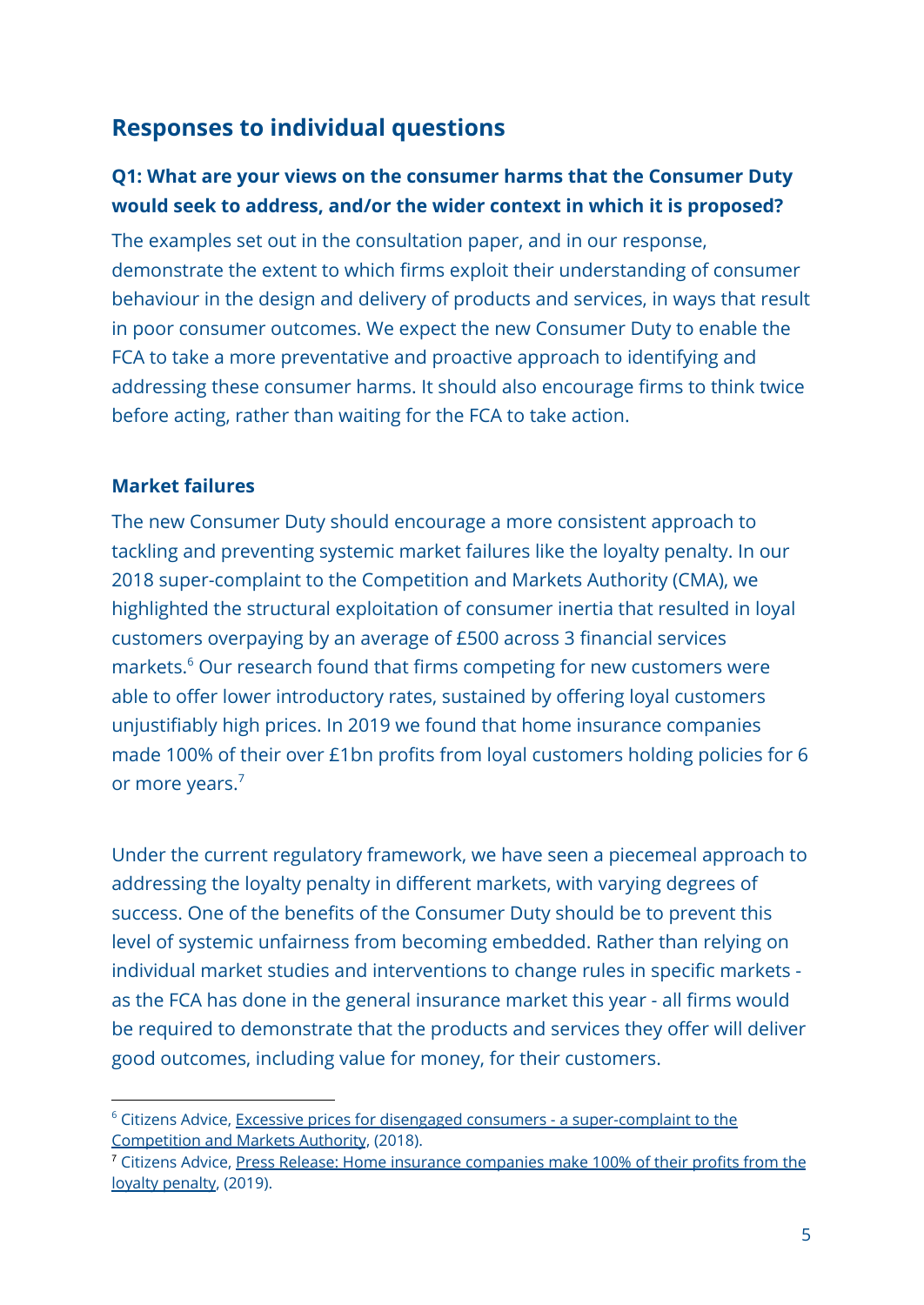#### **Emerging harms**

Increasing digitisation of financial services markets in recent years, along with innovations in technology and the use of consumer data, have generated significant benefits for consumers. But innovation also brings the potential for new risks, which regulation can struggle to keep up with. Firms are consistently developing a more sophisticated understanding of their customers, and their behaviours and biases. This should enable firms to improve their offer to customers through more tailored products and support, but too often we see that firms instead use this insight to exploit behavioural biases in ways that are harmful to consumers.

For example, measures to reduce friction in customer interactions, particularly through online or mobile applications that are designed to be used 'on the go', give consumers smoother, more flexible transactions. But these slick platforms also encourage rapid decision-making, which can have adverse consequences for consumers, such as being locked into a subscription or credit arrangement they didn't realise they had signed up to. Our research into buy now pay later (BNPL) platforms found that 2 in 5 people who had used a BNPL payment method in the last year did so without realising.<sup>8</sup>

The coronavirus pandemic has accelerated the digitisation of financial services, with many customers required to use online platforms for the first time when branches were closed and customer service lines very busy and understaffed. There are specific safeguarding considerations needed for customers who are online by necessity, rather than choice, and may be less comfortable or confident using online platforms.

With innovations entering the market all the time, it's even more important to embed clear principles and rules around consumer protection, care, and outcomes, backed up by rapid identification of, and enforcement against, breaches. If designed, implemented, monitored and enforced effectively, the Consumer Duty could help to future-proof regulation in financial services markets, rather than regulators constantly playing catch up to the latest new approaches, products and services.

<sup>8</sup> Citizens Advice, 'Buy [Now...Pain](https://www.citizensadvice.org.uk/about-us/our-work/policy/policy-research-topics/debt-and-money-policy-research/buy-nowpain-later/) Later?', 2021.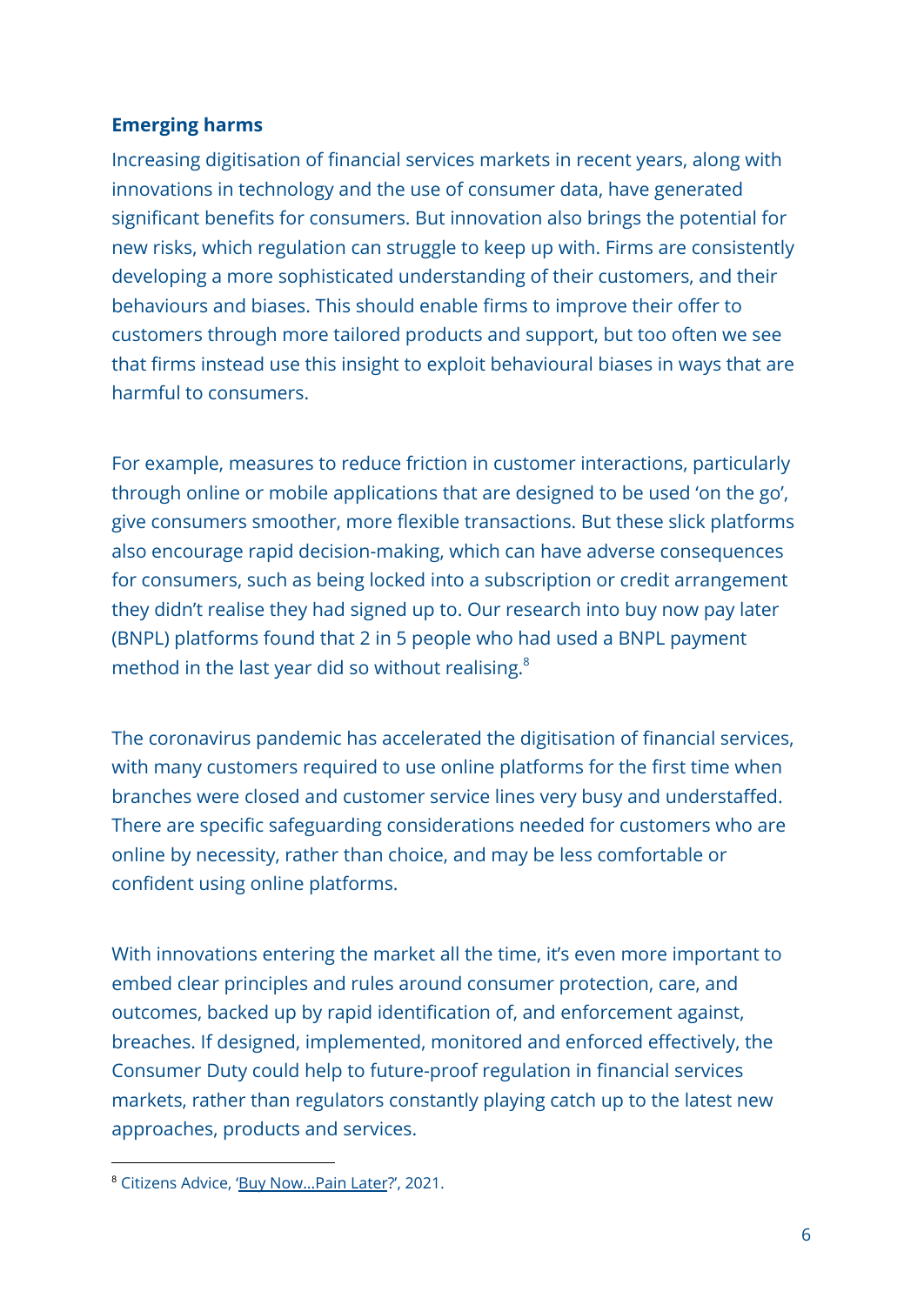#### **Vulnerable consumers**

In light of the coronavirus pandemic, firms' understanding of and approach to vulnerability is even more important for preventing consumer harm. The pandemic has had an unprecedented impact on household finances; last year we estimated that 6 million people fell behind on at least one household bill as a result of the pandemic. Our latest research found that 20% of people are still behind on at least one bill, and that 8% of those with a mortgage are behind on their payments.<sup>9</sup> Those behind on bills are more likely to fall behind with credit card payments (37% compared to 1% of those who are up to date on their bills), and overdraft payments (35% compared to 1% of those who are up to date).<sup>10</sup>

Our evidence shows that the impact of the pandemic has not been felt equally; those in insecure work, disabled people, carers, people from BAME backgrounds and younger people are all more likely to have fallen behind on their bills during the pandemic. Our latest survey also shows that disabled people are more than twice as likely to still be behind on at least one household bill (59%) than the wider population  $(20\%)$ .<sup>11</sup>

The FCA's most recent Financial Lives survey found that 53% of people display one or more characteristics of vulnerability.<sup>12</sup> This reflects the transient nature of consumer vulnerability; any consumer has the potential to experience increased vulnerability, either for a short or an extended period of time. This could be through a bereavement, illness, or an income shock, such as we have seen during the pandemic. It is important that this understanding is built into the design and delivery of financial products and services that are flexible to people's changing circumstances.

<sup>&</sup>lt;sup>9</sup> Citizens Advice commissioned ICM Unlimited to survey a nationally representative sample of 5,905 UK adults (18+) about their experiences of the coronavirus pandemic. Fieldwork took place online in July 2021.

<sup>10</sup> Citizens Advice, Excess debts: who has fallen behind on their [household](https://www.citizensadvice.org.uk/Global/CitizensAdvice/Debt%20and%20Money%20Publications/Excess%20Debts_who%20has%20fallen%20behind%20on%20their%20household%20bills%20due%20to%20coronavirus%20plus%20methodology).pdf) bills due to [coronavirus?](https://www.citizensadvice.org.uk/Global/CitizensAdvice/Debt%20and%20Money%20Publications/Excess%20Debts_who%20has%20fallen%20behind%20on%20their%20household%20bills%20due%20to%20coronavirus%20plus%20methodology).pdf) (2020).

<sup>11</sup> Citizens Advice commissioned ICM Unlimited to survey a nationally representative sample of 5,905 UK adults (18+) about their experiences of the coronavirus pandemic. Fieldwork took place online in July 2021.

<sup>&</sup>lt;sup>12</sup> Financial Conduct Authority, Financial Lives 2020 survey: the impact of [coronavirus,](https://www.fca.org.uk/publications/research/financial-lives-2020-survey-impact-coronavirus) (2021).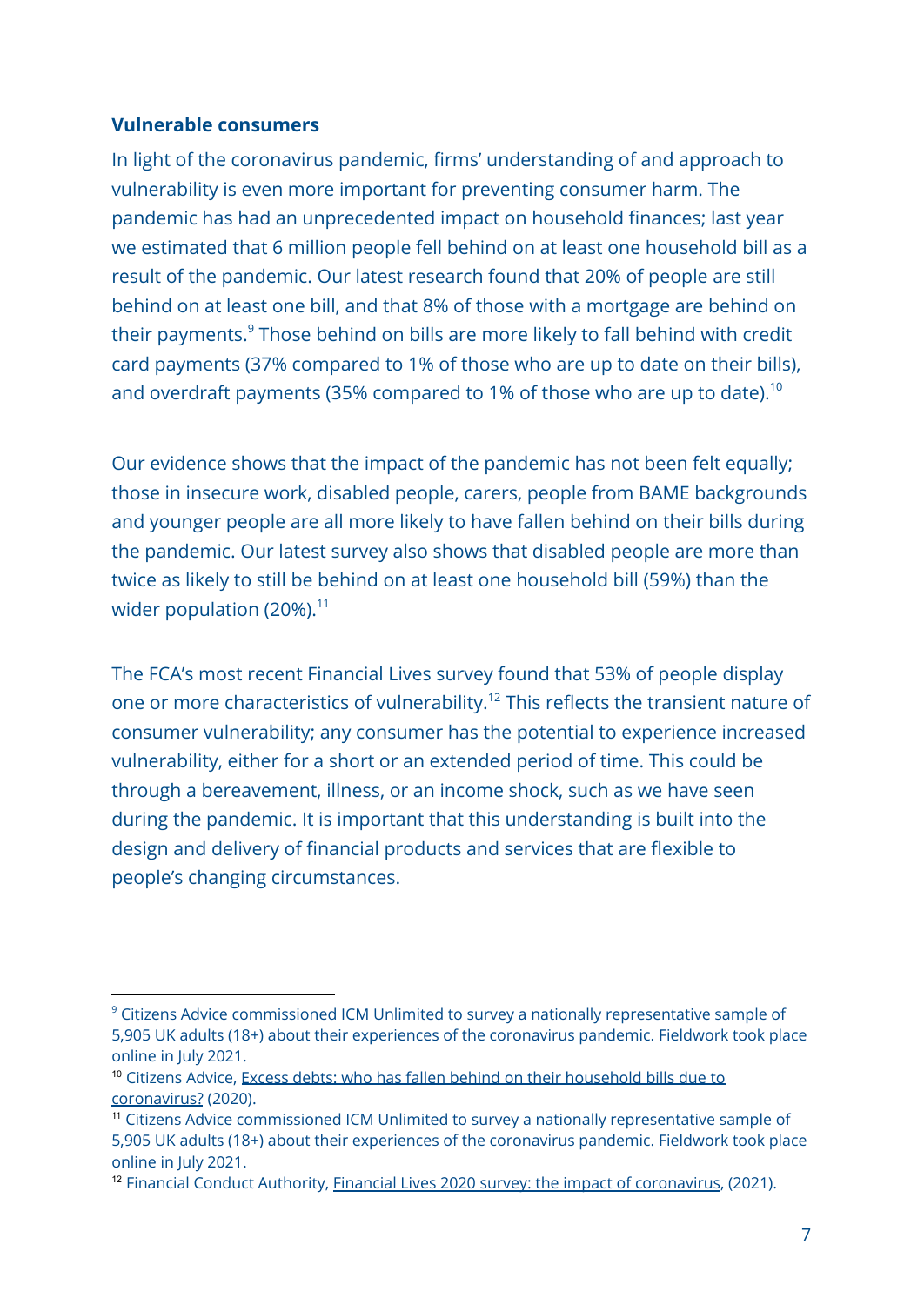This flexible approach should also consider the needs of consumers who have very specific vulnerabilities that will not necessarily change over time, and will require tailored support. These include some groups with characteristics protected under the Equality Act 2010. For example, our research into the experiences of people with mental health problems in consumer markets found that where poor mental health reduces someone's ability to carry out daily activities, they can incur costs of £1,100 - £1,550 each year as a result of inaccessible services, inadequate regulatory protections and lack of tailored support.<sup>13</sup>

Introducing the Consumer Duty to set new standards for firms in their responsibility to deliver good outcomes to all customers presents an opportunity for firms to consider specific disparities between groups with characteristics of vulnerability, both protected and not protected by the Equality Act. The FCA has indicated that firms will be required to investigate any disparity in outcomes experienced by customers with protected characteristics, and demonstrate that these outcomes are 'compatible with meeting the standards of the Consumer Duty'. It is our view that, as part of firms' responsibilities in demonstrating their compliance with the Consumer Duty, the FCA should require firms to regularly conduct and publish analyses comparing outcomes for different demographic and vulnerable groups within their customer base.

### **Q2: What are your views on the proposed structure of the Consumer Duty, with its high**‑**level Principle, Cross**‑**cutting Rules and the Four Outcomes?**

We believe the proposed structure would provide clearer standards for the culture and conduct of firms. Including narrower, principle-based rules that underpin an overarching principle will make the Consumer Duty easier to follow and enforce. Additionally, the Four Outcomes are useful to help firms understand what the consumer impact should be, and will also make it easier to demonstrate instances where these outcomes haven't been achieved. We expect that this will make it easier for the FCA, consumer bodies, and consumers to hold firms to account.

<sup>&</sup>lt;sup>13</sup> Citizens Advice, Counting on it: cross sector minimum [standards](https://www.citizensadvice.org.uk/Global/CitizensAdvice/Consumer%20publications/Minimum%20standards%20report.pdf) of support for people with mental health [problems,](https://www.citizensadvice.org.uk/Global/CitizensAdvice/Consumer%20publications/Minimum%20standards%20report.pdf) (2019).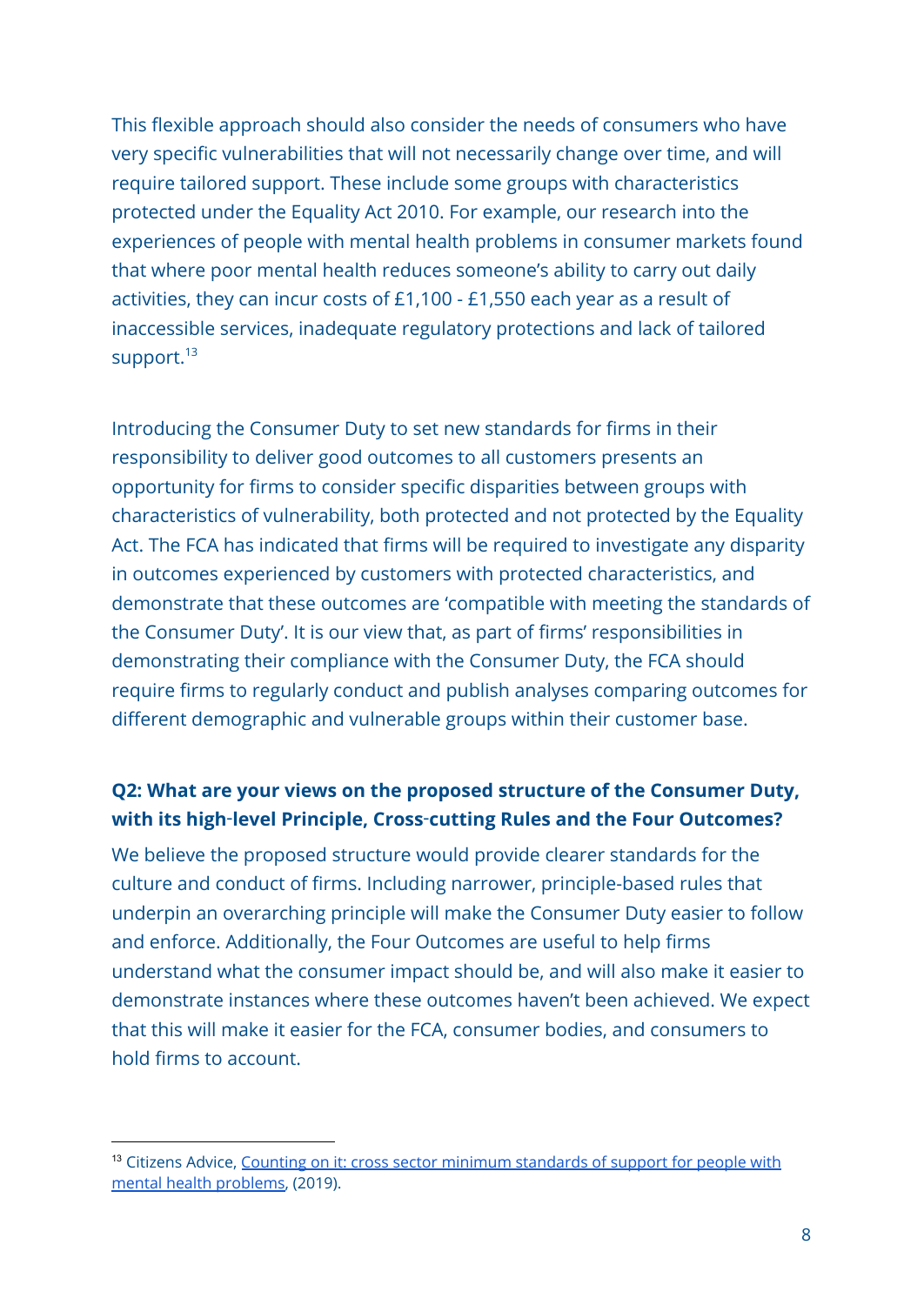However, to ensure the Consumer Duty is effective, enforceable rules are needed for each of the Four Outcomes - not only principles and guidance. Although the FCA has produced detailed vulnerability guidance, consumers who are more likely to be in vulnerable circumstances are still being failed by their financial service providers.

We supported over 112,000 people with a financial service or capability issue in the past year (June 2020 - June 2021). Common issues include support with debts, dealing with and understanding bills, support to understand contract terms and conditions, and help with complaints and redress. Out of these clients:

- 50% disclosed to us that they had a disability or long-term health condition
- 32% disclosed that they had a mental health condition
- 17% disclosed that they were from a black or minority enthnic group
- 75% earnt less than £1,500 per month
- 22% were unemployed and seeking work $14$

Rules that are directly enforceable would ensure these consumers, who are more likely to be in vulnerable circumstances, are better protected. The FCA should ensure that the development of these rules involves meaningful engagement with those with lived experience. Centering the consumer voice in the determination of what the rules around the outcomes should look like will help ensure that better consumer outcomes are delivered in practice by firms.

## **Q5: What are your views on the options proposed for the drafting of the Consumer Principle? Do you consider there are alternative formulations that would better reflect the strong proactive focus on consumer interests and consumer outcomes we want to achieve?**

We welcome the emphasis on encouraging firms to take action in the interest of retail clients in Option 1 and 2. However, we favour Option 1 as it focuses on delivering a good end result for consumers and therefore links more explicitly to the Four Outcomes, and more directly describes the intent of the Consumer Duty.

<sup>&</sup>lt;sup>14</sup> Citizens Advice, Advice Issue Code data (Pension Wise has been excluded from the total count), 1 June 2020 - 31 June 2021.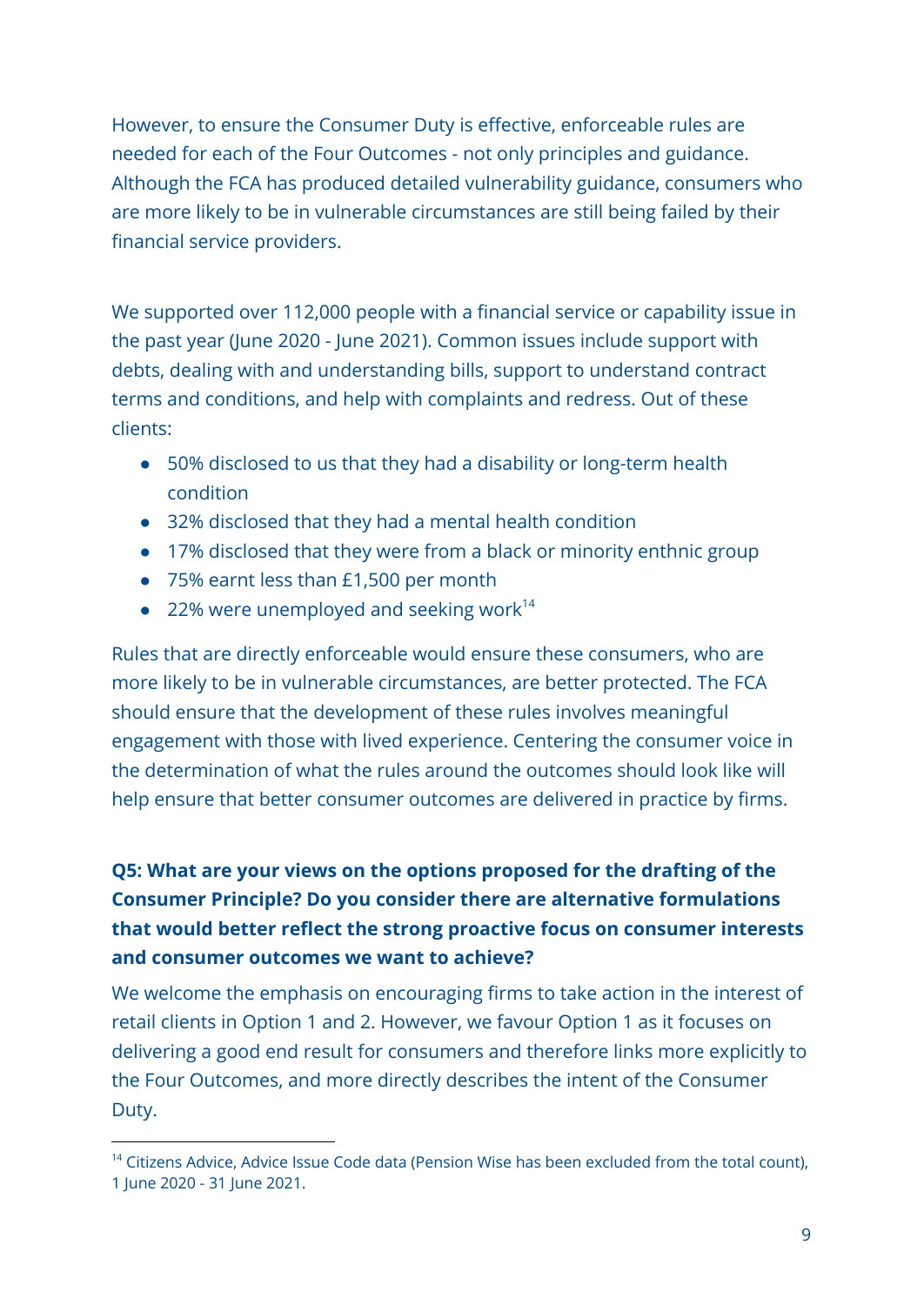We're concerned that the directive in Option 2 - to act in the 'best interests' of consumers - could lead to harmful outcomes such as firms making decisions or taking actions on behalf of consumers without fully engaging them in the process. For example, consumers who have disclosed health information to their provider could find that their provider uses this information to disqualify them from accessing an overdraft.

Under either proposed formulation, firms must have a good understanding of their customer base and their needs. The language used in Option 2 leaves room for firms to decide what is in the interests of their customers, rather than engaging with them to determine what a good outcome would look like and whether it's been delivered.

Ultimately, whichever formulation is chosen, it's important that the Consumer Principle is specific and doesn't leave too much room for interpretation. This would ensure that it can be easily followed and effectively enforced.

## **Q7: Do you agree with these early**‑**stage indications of what the Cross**‑**cutting Rules should require?**

We believe the Cross-cutting Rules will work towards raising the standard of care that consumers receive, as they require firms to act to prevent harm from occurring, and create an environment that enables consumers to make good decisions.

#### **Avoid causing foreseeable harm**

Requiring firms to take steps to avoid causing foreseeable harm to consumers, and specifically requiring firms not to exploit consumers' vulnerabilities, will help to address some of the issues that consumers experience. All too often bad actors take advantage of consumer behaviours and biases, particularly consumers in vulnerable circumstances such as those who are elderly, disabled or experiencing a period of mental ill-health. For example Cian, who came to Citizens Advice for support with his debt.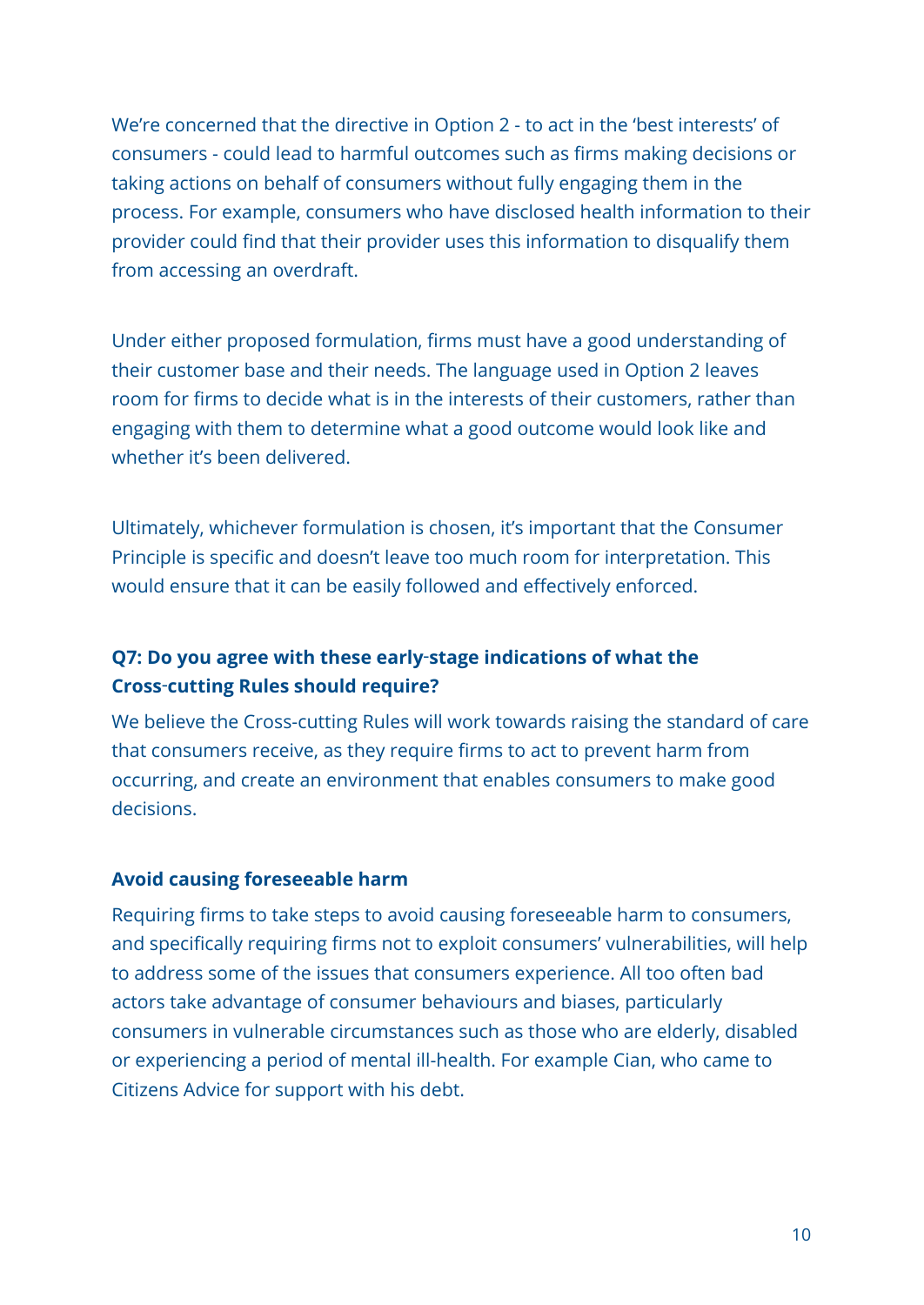#### **Cian's story\***

Cian is 22 and already in a large amount of debt, which he is struggling to deal with after a mental health crisis. When a Citizens Advice adviser asked if he had declared his mental health problems to his creditors he said yes, he had disclosed his difficulties when he took out his first loan. When Cian contacted his provider about his debt, he became upset and they reassured him that they were there to help. Shortly after, they gave him a large high-interest loan that he is now struggling to repay.

*\*The client's name has been changed for anonymity*

Cian's story shows why it's vital enforceable rules are in place to prevent harm and the exploitation of consumer vulnerabilities. We welcome the detail included in the Consumer Duty about the need for firms to recognise and respond to the diverse needs of their customers and potential customers.

However, we are concerned that only requiring firms to avoid causing 'foreseeable' harm may not lead to consistently good outcomes. This is because firms might justify causing or not preventing harm by arguing that it wasn't 'foreseeable'. It could also be difficult for the FCA to determine what is 'foreseeable' to enforce the rule.

Furthermore, there are harms that could be deemed unforeseeable, but that firms should still be able to adapt to to prevent or reduce the impact on consumers. Last year, we conducted research with 50 people to understand the barriers to sharing information about health and disability with essential service providers.<sup>15</sup>

- 50% of the research group said they haven't shared their health information with their essential service providers.
- Many reported a fear that sharing health information with financial service providers specifically could lead to fewer services being available to them due to concerns about non-payment.

These findings suggest there may be a high proportion of consumers who haven't disclosed a health condition or disability. This means a firm might not be

 $15$  Britain Thinks and Citizens Advice, Sharing information about health and disability with essential consumer and public services [unpublished report], (2020).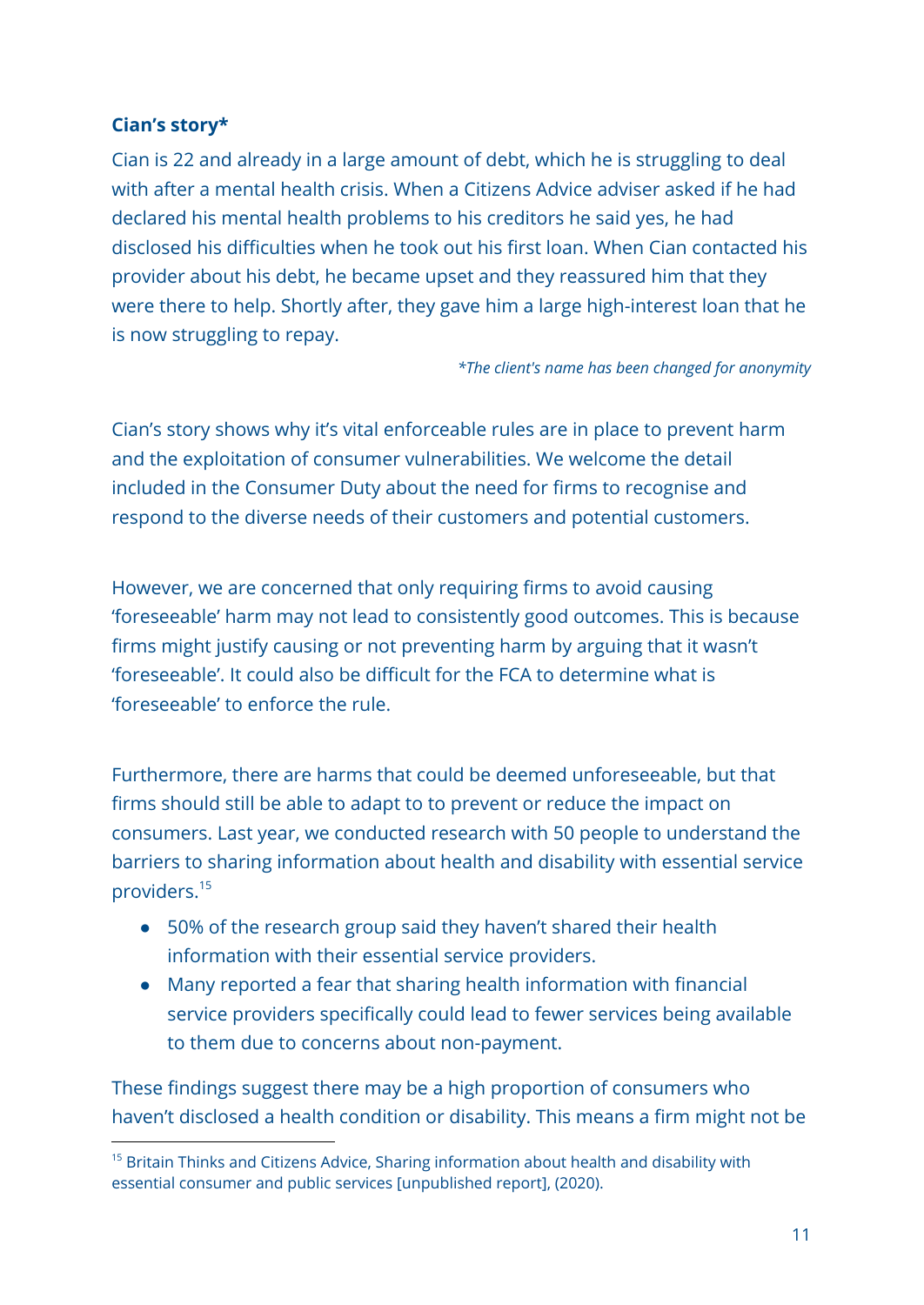able to foresee harm if they're not aware the person has a health condition or disability. Nevertheless, the firm must still adapt to prevent harm if an unforeseeable event occurs. An example of this could be a customer who has a period of ill-mental that leads to hospitalisation, which means they are unable to pay their bills and fall into debt.

The impact of the coronavirus pandemic is an important example of 'unforeseeable' harm, yet the financial services sector dealt with the impacts effectively, rapidly enacting new policies to protect consumers. This demonstrates that adaptations can be made quickly when unforeseeable harm occurs. The FCA should expect firms to respond to all customers with the same drive to prevent harm.

We therefore believe the language here should be changed and that the FCA should provide more case study examples to make the rule clearer. In previous consultations, respondents have requested more examples so it's easier to understand what is required of firms.<sup>16</sup>

#### **Enabling customers to pursue their financial objectives**

Establishing an environment where consumers can act in their own interests and make good decisions is particularly important to ensure good consumer outcomes. Remedial solutions, such as increased communications and nudges, are not sufficient to influence consumer decisions and ensure consumers will act in their own interests.

For example, in 2018, Ofcom proposed that mobile providers must notify customers when their contract is ending and tell them if there are better deals available, to encourage them to switch and avoid paying the loyalty penalty. However, our research found that around one third of people whose contract had ended since March 2020 said they did not receive a notification.<sup>17</sup> Either

 $17$  Citizens Advice commissioned ICM Unlimited to survey 4,140 UK adults (18+) about their <sup>16</sup> 'Firms asked for more examples and case studies relevant to their business model as this would provide more certainty of the actions they should take.' FCA, Guidance [Consultation](https://www.fca.org.uk/publication/guidance-consultation/gc20-03.pdf) and feedback statement Guidance for firms on the fair treatment of [vulnerable](https://www.fca.org.uk/publication/guidance-consultation/gc20-03.pdf) customers, (2020).

mobile phone contract and their experience of switching during the Covid-19 pandemic. Fieldwork took place online in February 2021.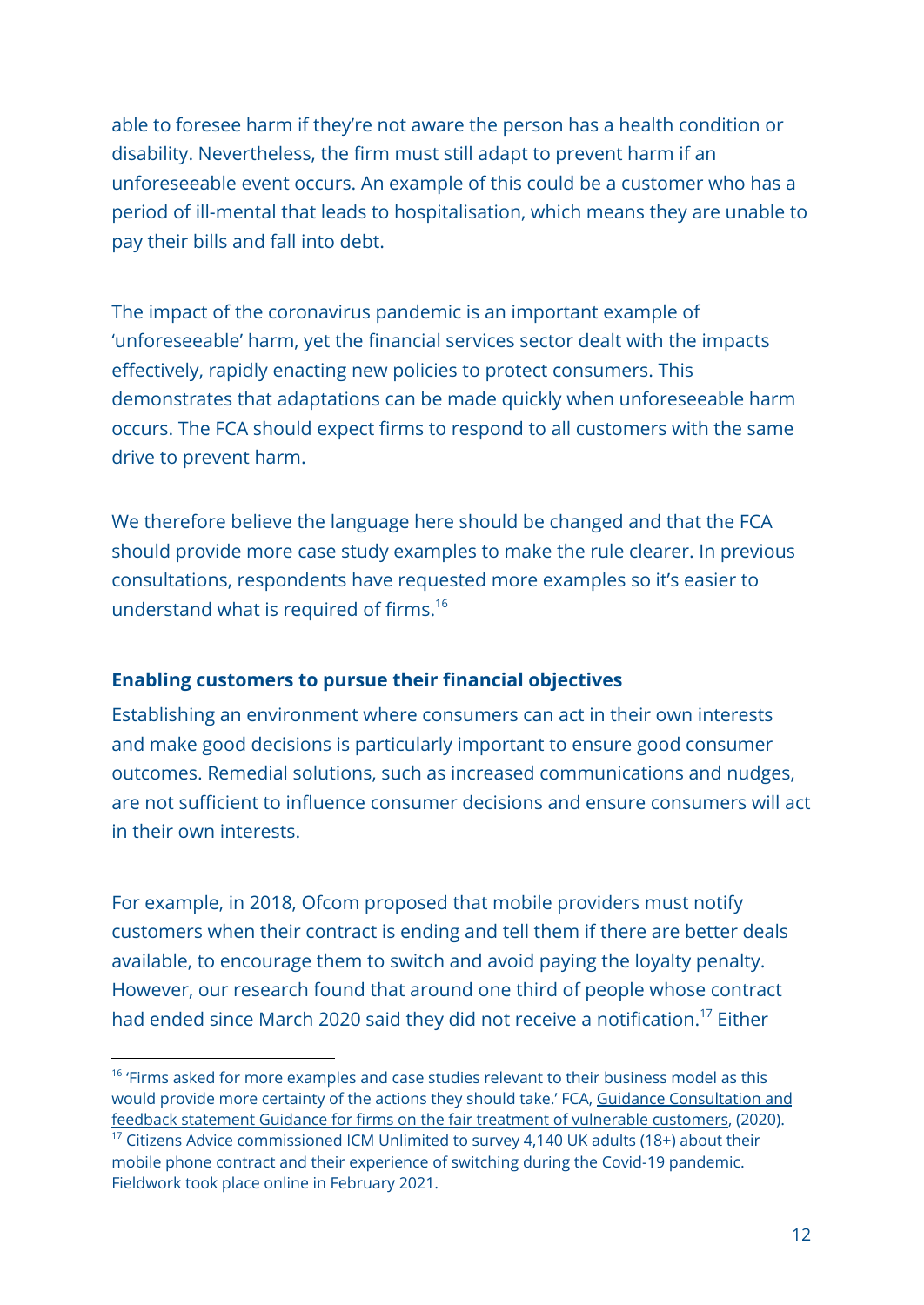customers aren't receiving the notifications, they don't notice them, or the messages are unclear. Further, our analysis of Ofcom data found that the voluntary commitments, including end-of-contract notifications, will only address £69 million of the £182 million overpayment in this market.<sup>18</sup> This demonstrates the inadequacy of communication remedies in ensuring good consumer outcomes. Firms must take this into account and be more proactive to properly support consumers to make good decisions.

Methods that are predicted to be effective can fall far short. The FCA should require firms to monitor and report on the impact of their methods to determine if they're enabling customers to pursue their financial objectives. Firms should also be required to demonstrate actions taken to facilitate better outcomes if their methods aren't effective. If that fails, the FCA should explore implementing supply-side remedies to deliver immediate benefits for consumers.<sup>19</sup>

## **Q8: To what extent would these proposals, in conjunction with our Vulnerability Guidance, enhance firms' focus on appropriate levels of care for vulnerable consumers?**

We welcome the FCA's specification that any improvement in outcomes for consumers delivered by the new Consumer Duty would be expected to also be seen for 'vulnerable' consumers. As above, the Consumer Duty is being introduced following a period of increased financial and personal volatility for many. We are optimistic that this, in conjunction with the vulnerability guidance, has the capability to improve experiences and outcomes for vulnerable consumers.

The FCA's vulnerability guidance recognises that vulnerability can comprise a range of factors, and is more complex and transient than simply labelling a consumer as 'vulnerable' or 'not vulnerable'. The pandemic is a clear example of how consumers who may not have previously been identified as 'vulnerable' can move along the spectrum of risk, or how pre-existing vulnerability can worsen with little-to-no warning.

<sup>&</sup>lt;sup>18</sup> Citizens Advice, *[Finishing](https://www.citizensadvice.org.uk/Global/CitizensAdvice/Consumer%20publications/Final%20draft%20loyalty%20penalty%202021%20(3).pdf) the job on the loyalty penalty*, (2021).

 $19$  PA Consulting, Review of supply side remedies - the role of supply side remedies in [improving](https://www.citizensadvice.org.uk/about-us/our-work/policy/policy-research-topics/consumer-policy-research/consumer-policy-research/review-of-supply-side-remedies-the-role-of-supply-side-remedies-in-improving-consumer-outcomes/) [consumer](https://www.citizensadvice.org.uk/about-us/our-work/policy/policy-research-topics/consumer-policy-research/consumer-policy-research/review-of-supply-side-remedies-the-role-of-supply-side-remedies-in-improving-consumer-outcomes/) outcomes, (2020).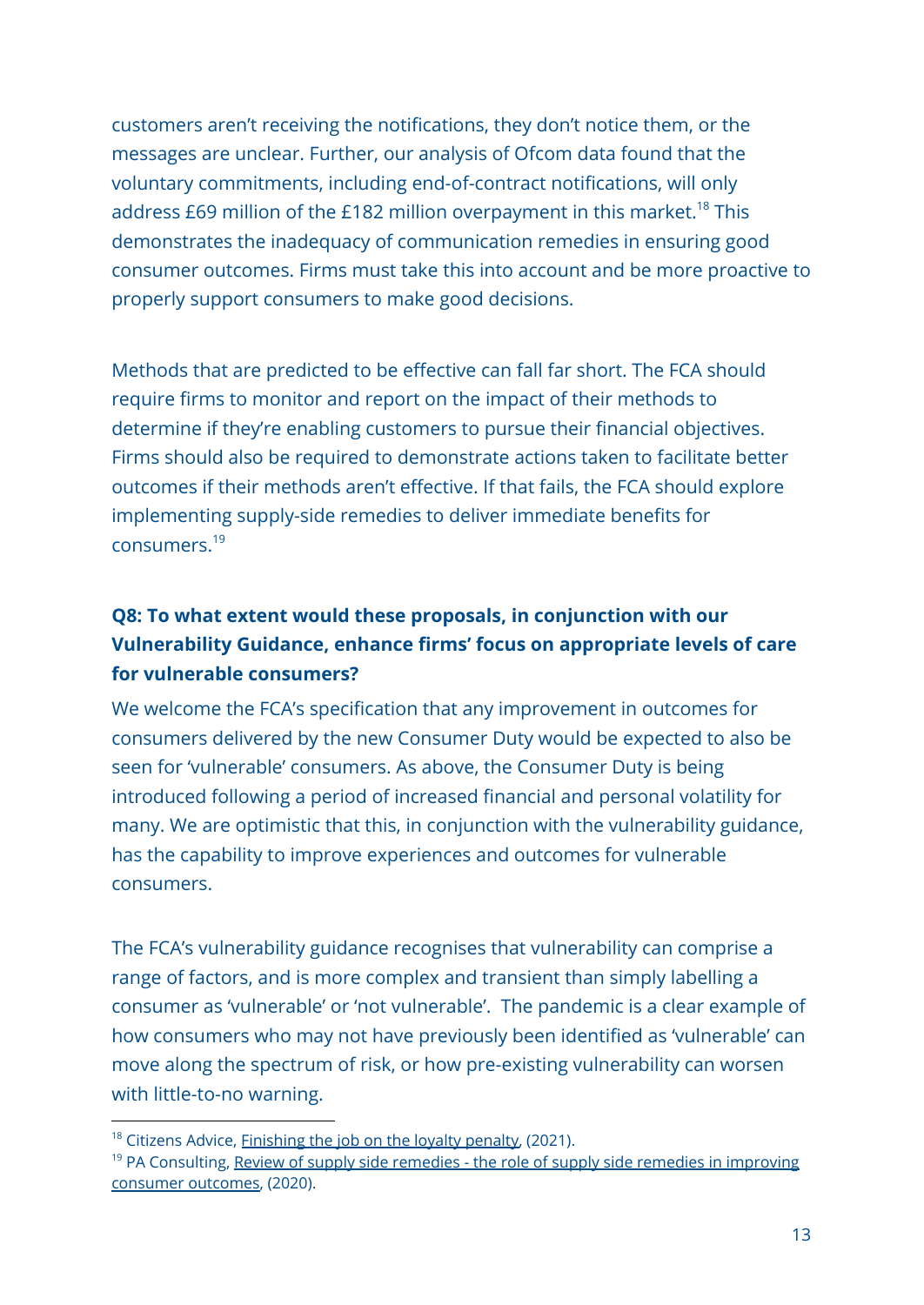Our latest research into the impact of coronavirus found that 28% of participants report experiencing a loss of income during the pandemic, with 10% losing over 60% of their income.<sup>20</sup> In addition, our research into broadband affordability outlines how essential internet access has become during the pandemic in order to manage bills, further isolating the digitally disenfranchised from their essential services.<sup>21</sup>

The pandemic has also had a significant impact on mental health. In our most recent survey, 34% of people reported experiencing mental health problems in the last year, compared to a previous yearly average of  $25\%$ <sup>22</sup> The mental health charity Mind reported that over half (51%) of people who had not previously experienced mental illness saw their mental health worsen during lockdown.<sup>23</sup> This rose to two thirds (65%) of those who had a history of mental illness, with people with personality, eating disorders and obsessive compulsive disorder (OCD) being most likely to report a decline in mental wellbeing. This is important for financial firms to recognise as our report 'The Mental Health Premium' found that consumers with mental health conditions may struggle to manage or communicate with their financial services providers.<sup>24</sup>

This transient nature of vulnerability and the range of ways it can impact people must be reflected in the ways that firms design service provision, by integrating flexibility into different stages of the customer journey.

#### **Terry's story\***

Terry and his wife both have long term health conditions which have caused them to shield from coronavirus for the past year. Terry's current account was

<sup>&</sup>lt;sup>20</sup> Citizens Advice commissioned ICM Unlimited to survey a nationally representative sample of 5,905 UK adults (18+) about their experiences of the coronavirus pandemic. Fieldwork took place online in July 2021.

<sup>&</sup>lt;sup>21</sup> Citizens Advice, [Broadband](https://www.citizensadvice.org.uk/about-us/our-work/policy/policy-research-topics/consumer-policy-research/consumer-policy-research/broadband-must-be-made-affordable-for-everyone/) must be made affordable for everyone, (2021).

<sup>&</sup>lt;sup>23</sup> Mind, The mental health emergency: how has the [coronavirus](https://www.mind.org.uk/media-a/5929/the-mental-health-emergency_a4_final.pdf) pandemic impacted our mental [health?,](https://www.mind.org.uk/media-a/5929/the-mental-health-emergency_a4_final.pdf) (2020). <sup>22</sup> Citizens Advice commissioned ICM Unlimited to survey a nationally representative sample of 5,905 UK adults (18+) about their experiences of the coronavirus pandemic. Fieldwork took place online in July 2021;Comparing to McManus, S., Meltzer, H., Brugha, T. S., Bebbington, P. E., & Jenkins, R., Adult [psychiatric](https://digital.nhs.uk/data-and-information/publications/statistical/adult-psychiatric-morbidity-survey/adult-psychiatric-morbidity-in-england-2007-results-of-a-household-survey) morbidity in England, 2007: results of a household survey, (2009).

<sup>&</sup>lt;sup>24</sup> Citizens Advice, The mental health [premium:](https://www.citizensadvice.org.uk/Global/CitizensAdvice/Consumer%20publications/Mental%20Health%20Premium.pdf) the extra charges people with mental health [problems](https://www.citizensadvice.org.uk/Global/CitizensAdvice/Consumer%20publications/Mental%20Health%20Premium.pdf) pay for essential services, (2019).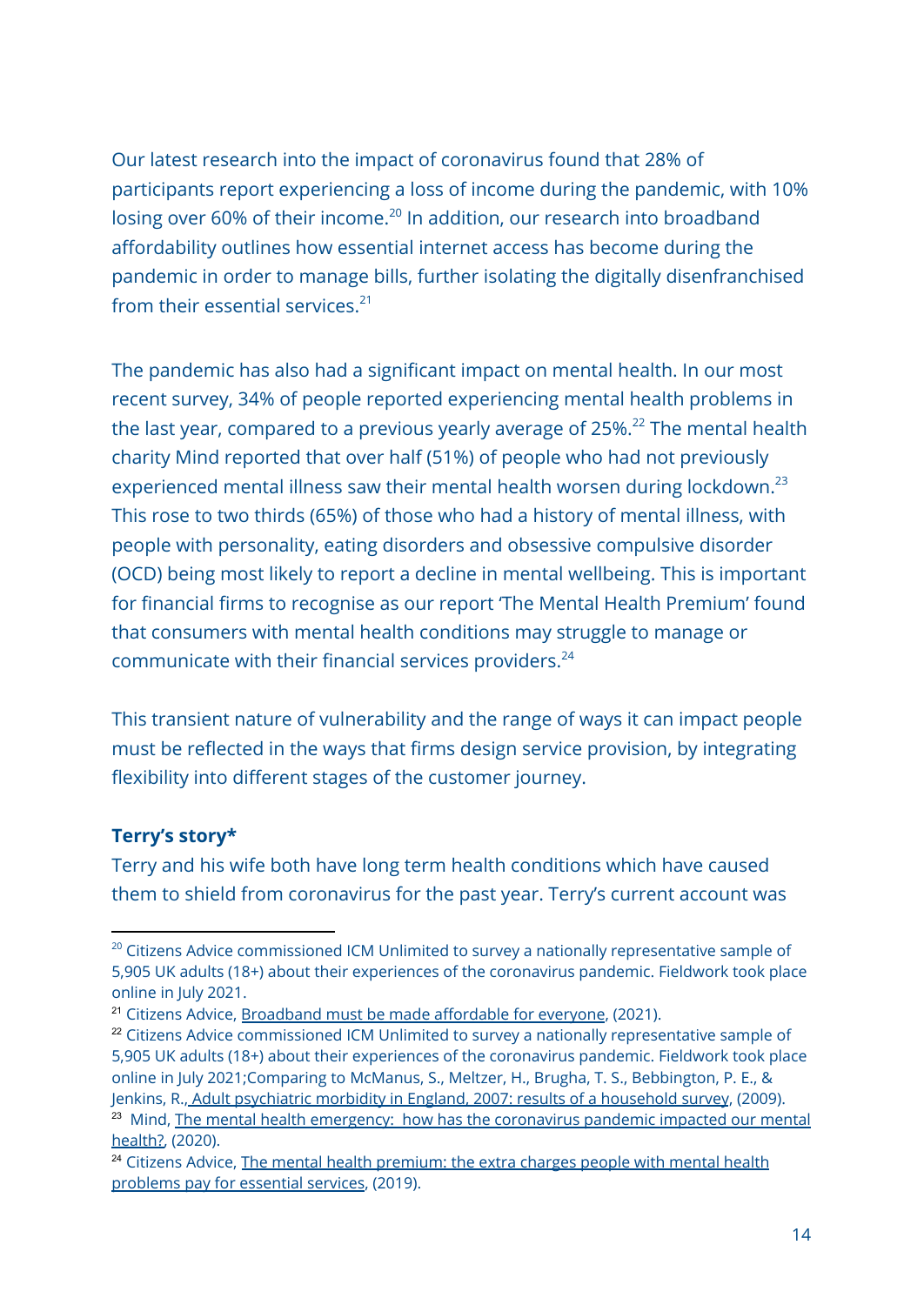frozen due to an error, and upon contacting the bank, the customer service agent insisted that Terry must come into a bank branch to resolve the issue. Terry and his wife are both unable to go to the branch due their shielding status, a new barrier put up by the pandemic. He contacted Citizens Advice to request a food bank voucher because Terry and his wife cannot access their money to buy basic essentials.

#### *\*All client names in this paper have been changed for anonymity*

Terry's story demonstrates the knock-on impact a lack of flexibility from providers can have on vulnerable consumers. The emphasis in the Consumer Duty on firms shifting to a more proactive approach should help to address some of this harm. However, as above, we are concerned by the focus on 'foreseeable' harm, which places the responsibility on the consumer at risk, rather than the firm to respond to changing circumstances. For example, our research into the experiences of sharing health information with essential services found that Disabled participants often reported not understanding that disclosing health information to financial services was 'relevant'. Proactive contact asking about health information was low, and some of these participants had signed up to their essential services before becoming Disabled and so would require these services to recontact them to disclose this.<sup>25</sup>

We are also concerned that the emphasis in the consultation paper on 'reasonable' actions that can be taken by firms to promote good outcomes may be open to interpretation. Further, what is reasonable or necessary to support a consumer with characteristics of vulnerability may be different to what is reasonable or necessary for another consumer. This could make it more difficult for the FCA to establish whether a firm has complied with the Consumer Duty in their interactions with vulnerable consumers.

To mitigate against these risks, the FCA should require firms to gather and monitor data comparing outcomes for different demographic and vulnerable groups within their customer base. We would also encourage the FCA to work directly with those with lived experiences and third sector organisations in order to determine whether the Consumer Duty is helping to drive appropriate changes in the customer journey and outcomes for vulnerable consumers.

<sup>&</sup>lt;sup>25</sup> Britain Thinks and Citizens Advice, Sharing information about health and disability with essential consumer and public services [unpublished report], (March 2020).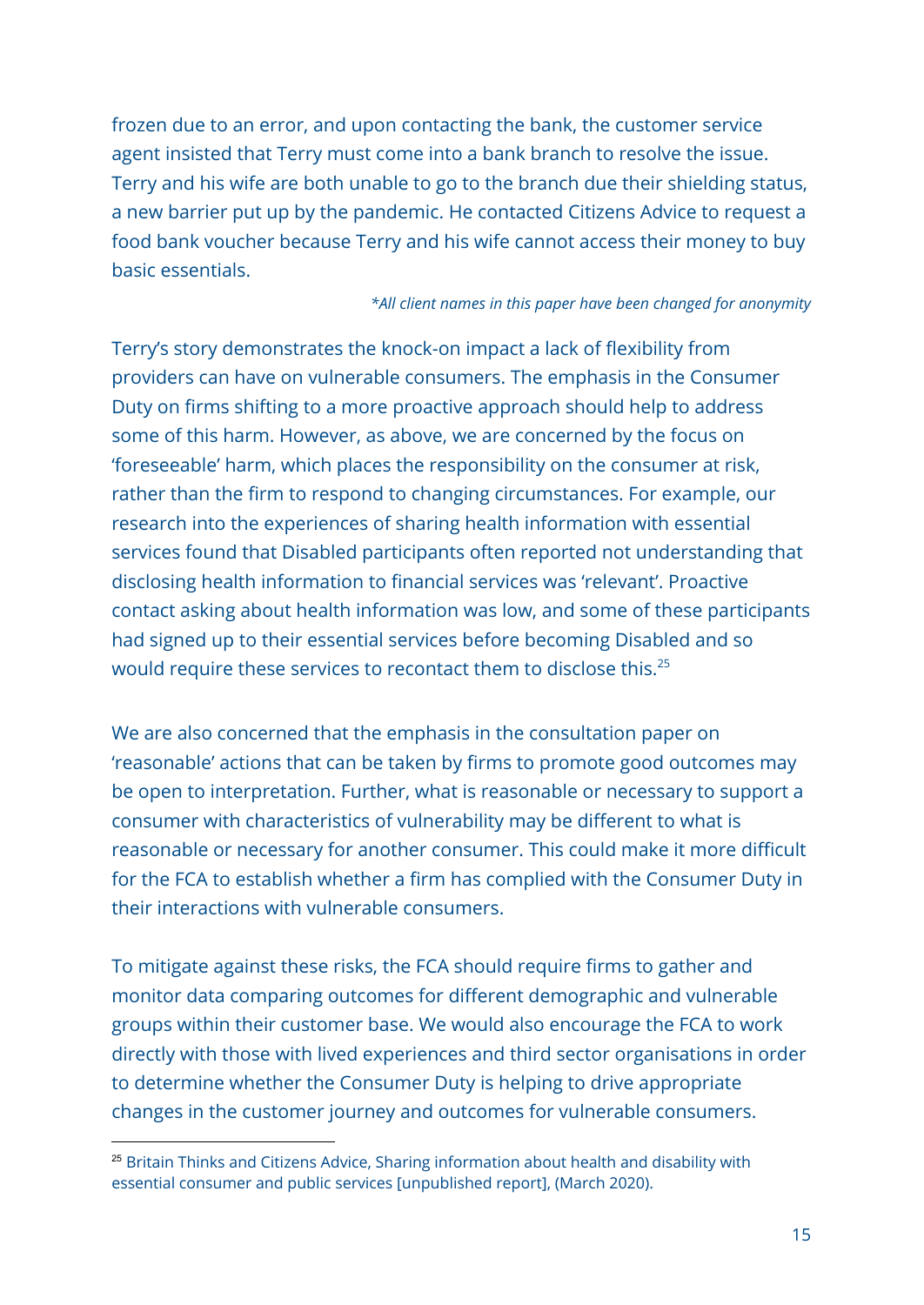**Q9 & 10: What are your views on whether Principles 6 or 7, and/ or the TCF Outcomes should be disapplied where the Consumer Duty applies? Do you foresee any practical difficulties with either retaining these, or with disapplying them? & Do you have views on how we should treat existing Handbook material that relates to Principles 6 or 7, in the event that we introduce a Consumer Duty?**

We support the ambition of the Consumer Duty to reset the regulatory framework and set higher standards for firms in their approach to delivering good consumer outcomes. We believe the Consumer Duty will add new value to the FCA's regulatory guidance and enforcement strategy, alongside the existing principles.

We are aware that the act of introducing new principles and guidance runs the risk of changing the interpretation of existing principles. However, based on our understanding of Principles 6 and 7, we do not see that this addition will cause any contradictions that could create difficulties in enforcement. We agree with the FCA's argument that disapplication of existing principles could complicate the regulatory picture, or give firms a reason to not follow existing guidance.

Further, many of the themes drawn out in the Consumer Duty are already present in the existing principles, and in the FCA's guidance for firms. Given this, the existing guidance should serve to support the implementation of the Consumer Duty and vice versa. The existing guidance by providing additional detail on particular elements, such as the treatment of vulnerable consumers, and the Consumer Duty by providing an additional layer of enforceable regulation.

## **Q12: Do you agree that what we have proposed amounts to a duty of care? If not, what further measures would be needed? Do you think it should be labelled as a duty of care, and might there be upsides or downsides in doing so?**

It is our opinion that the Consumer Duty as outlined in this consultation paper should meet the basic requirements we outlined for a new Duty in the DP18/5 consultation. That is, in order to effectively oblige firms to exercise appropriate care and skills in providing services, they must be properly incentivised to do so. We believe that given the power imbalance in the firm-consumer relationship,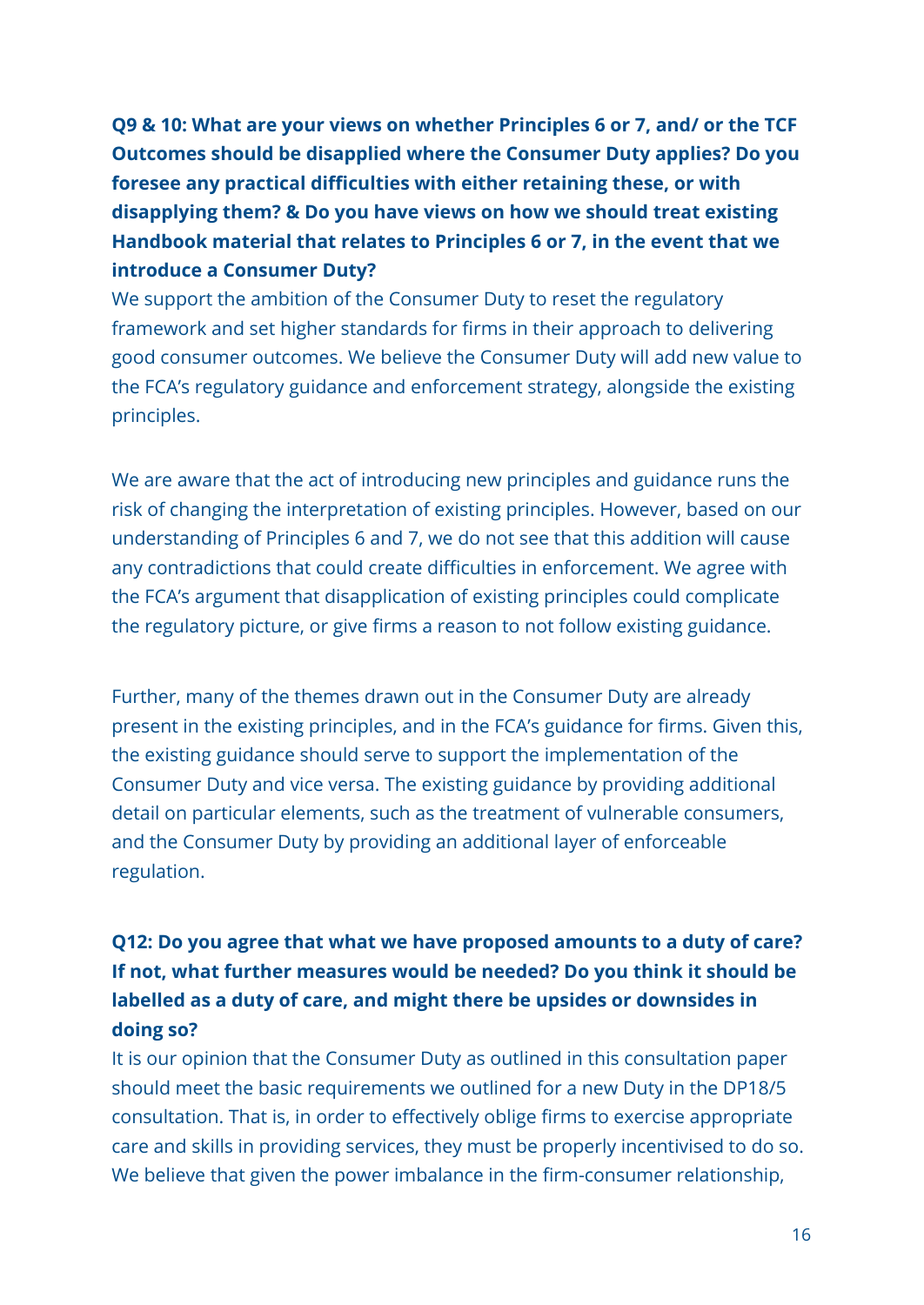for firms to be properly incentivised they must face enforcement, sanctions and possible redress for breach of the new Duty. We believe that in the longer-term, the standards set by the Duty and resulting enforcement should lead to firms taking greater care to provide consumers with services that allow them to pursue their financial goals. This is assuming that the Consumer Principle, Cross-cutting Rules and Four Outcomes all provide detailed enough guidance and examples of appropriate behaviour for firms to comply.

Additionally, we have previously referred to the FCA being made to play 'regulatory catch up' as a result of new products and services not being designed with proper care for consumers' interests in the first instance, before customer journeys begin. The new focus in the Consumer Duty on firms being required to act, and to take a proactive approach at all stages of the customer journey, should help to address this previous gap in the FCA's regulatory strategy.

Combined with a Private Right of Action, which would strengthen the Duty by enabling consumers to enforce their rights through the courts, we believe the Consumer Duty will deliver similar outcomes to a duty of care.

### **Q13: What are your views on our proposals for the Communications outcome?**

Firms' communications are not currently consistently enabling consumers to make informed decisions. The existing handbook rules aren inadequate as they don't provide detail on how firms should communicate with consumers. Although the vulnerability guidance offers greater detail, it is not enforceable. This allows firms to ignore the guidance and continue bad practice. Zeba's story shows how communications that don't clearly convey information, such as total costs and contract terms, cause serious harm for consumers.

#### **Zeba's story\***

Zeba purchased a car insurance policy online that she believed would be for 12 months and would cost her £1,200 in monthly direct debits. However, when Zeba checked her bank statements, the insurance company had continued to take money after the 12 months were up. She wanted to phone the insurance company for help but they only had a webchat system. Zeba contacted an adviser at Citizens Advice because she couldn't afford to pay and was falling into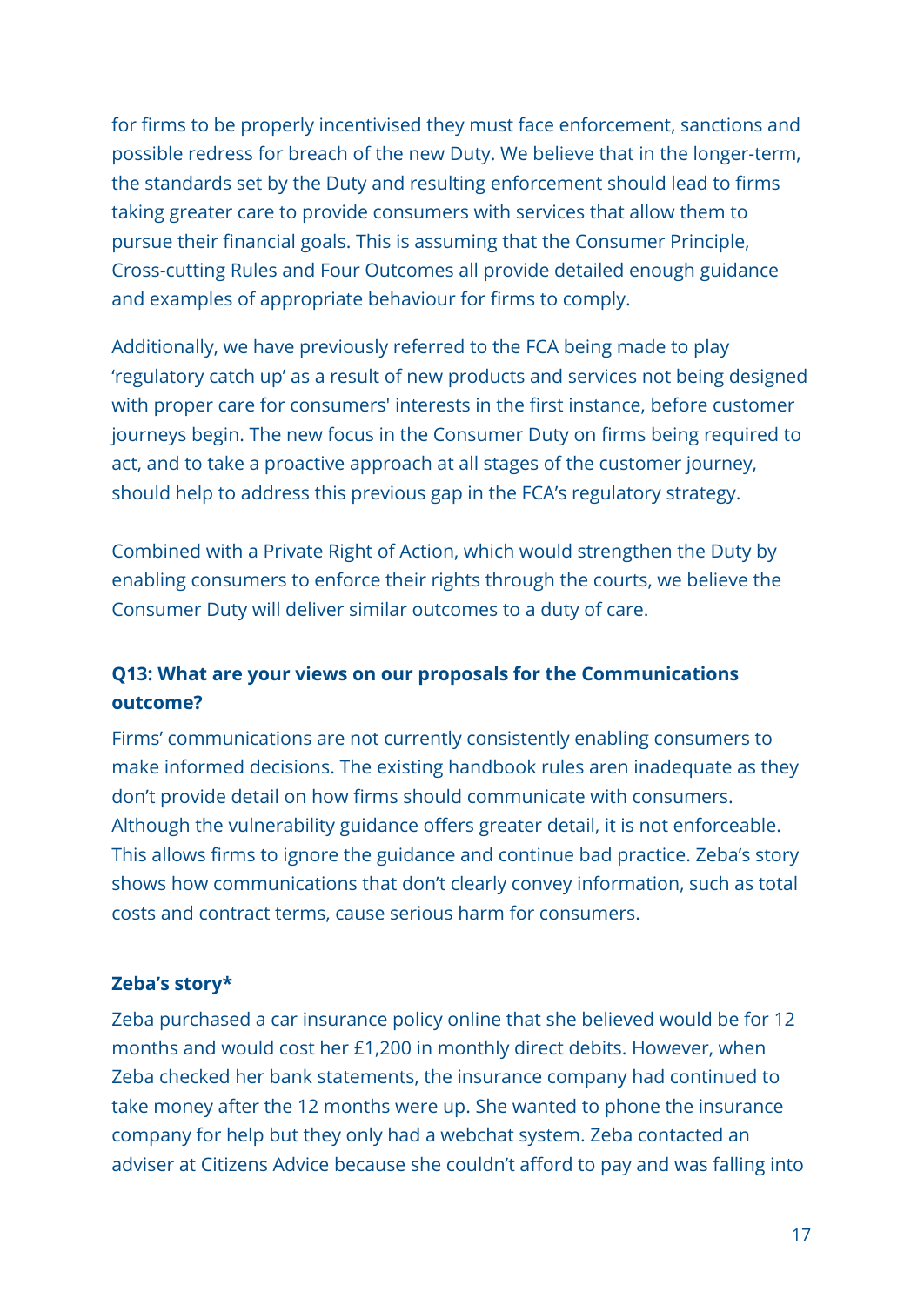serious debt. Zeba has dyslexia and was worried she had misunderstood the policy, however the adviser also struggled to understand what she'd signed up to because the communications were only accessible via an online portal and the information was long and complicated. Eventually, they found that her annual bill was in fact £1,900 and that her policy had auto-renewed.

*\*All client names in this paper have been changed for anonymity*

Zeba's story shows that without clearer, enforceable rules, consumers will continue to fall into debt and experience other preventable harms as a result of poor communications from firms.

## **Q14: What impact do you think the proposals would have on consumer outcomes in this area?**

We welcome the expectations the Consumer Duty places on firms to ensure the standards of communications are improved. However, we believe some of the proposals could be strengthened to ensure good outcomes for all consumers.

We support the expectation that firms need to ensure their communications are understood. However, we're concerned that only asking firms to tailor their communications 'where it is reasonably foreseeable' that the recipients are vulnerable consumers won't ensure good outcomes for everyone. This is because it's unlikely that firms can guarantee their communications will or will not be read by vulnerable people. For example, consumers may not disclose health information to their financial provider, or due to the transient nature of vulnerability, whereby the consumer may quickly move in and out of vulnerable circumstances, the firm may not be aware of a customer's sudden change in circumstances. Therefore, all communications should be written in the clearest format possible to ensure all recipients can understand them. This principle is the backbone of accessible content design, and the government's own guidelines specify that content designers should write for a 9 year old reading age. $26$ 

 $26$  Government Digital Service, Content design: planning, writing and [managing](https://www.gov.uk/guidance/content-design/writing-for-gov-uk) content, (2016).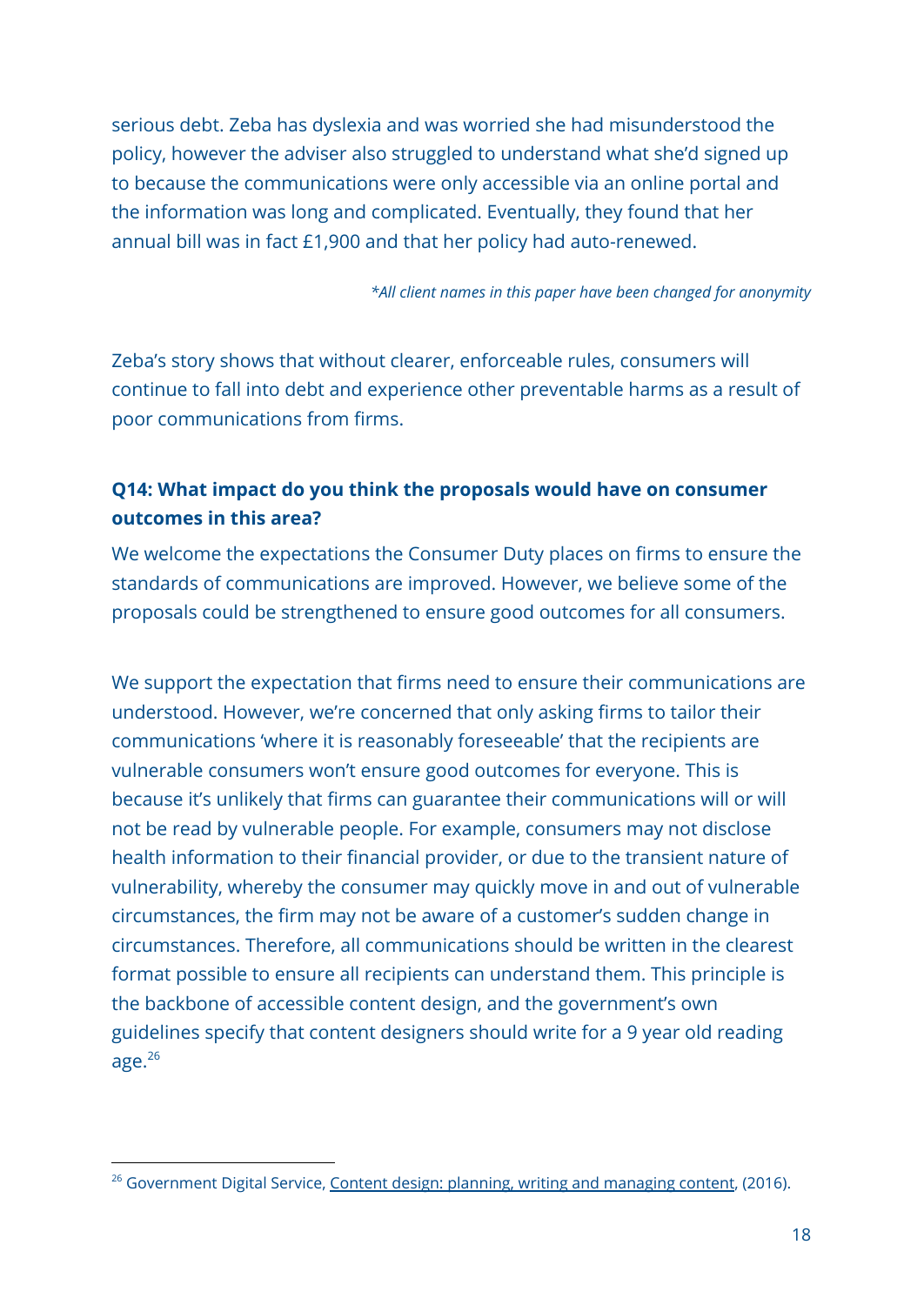We welcome the Consumer Duty's recognition that communications must be designed to give consumers the understanding they need in terms of *what* information is provided and *how* it is provided. However, there is a significant lack of detail in regards to the 'how' and the platforms firms use to communicate. The digitisation of services has left those who are unable to use or access digital platforms behind. Those who are unable to afford internet access, live in rural areas, or who are digitally illiterate, can be unable to access communications and make informed decisions. For example, if a firm doesn't ask their customers for their communication preferences and sends out a set of revised terms and conditions by email, consumers without internet access won't be aware of the changes to the terms of their contract. To ensure all communications are accessible, firms must be required to ask consumers which communications channels they prefer, and send their communications via the preferred channel.

The digitisation of services may also impact firms' ability to monitor and review their communications. We welcome the test and review aspect of this outcome however, as noted in the paper, testing of understanding is more likely to take place during routine in-person interactions. Given there is an expectation that many services won't return to the pre-pandemic level of face to face communications, the FCA should require firms to also test and review their online communications.

To further strengthen the test and review aspect, the language must also be clearer. We are concerned that the Consumer Duty says firms won't be expected to test their communications 'where there is no meaningful risk of harm to the consumer'. The definition of 'meaningful risk of harm' is left to the firm to decide, which makes it harder for firms to understand and follow the rule, and for the FCA to enforce the communications directive if a firm argues they thought there was no 'meaningful risk of harm'. This expectation must come with further clarification and examples.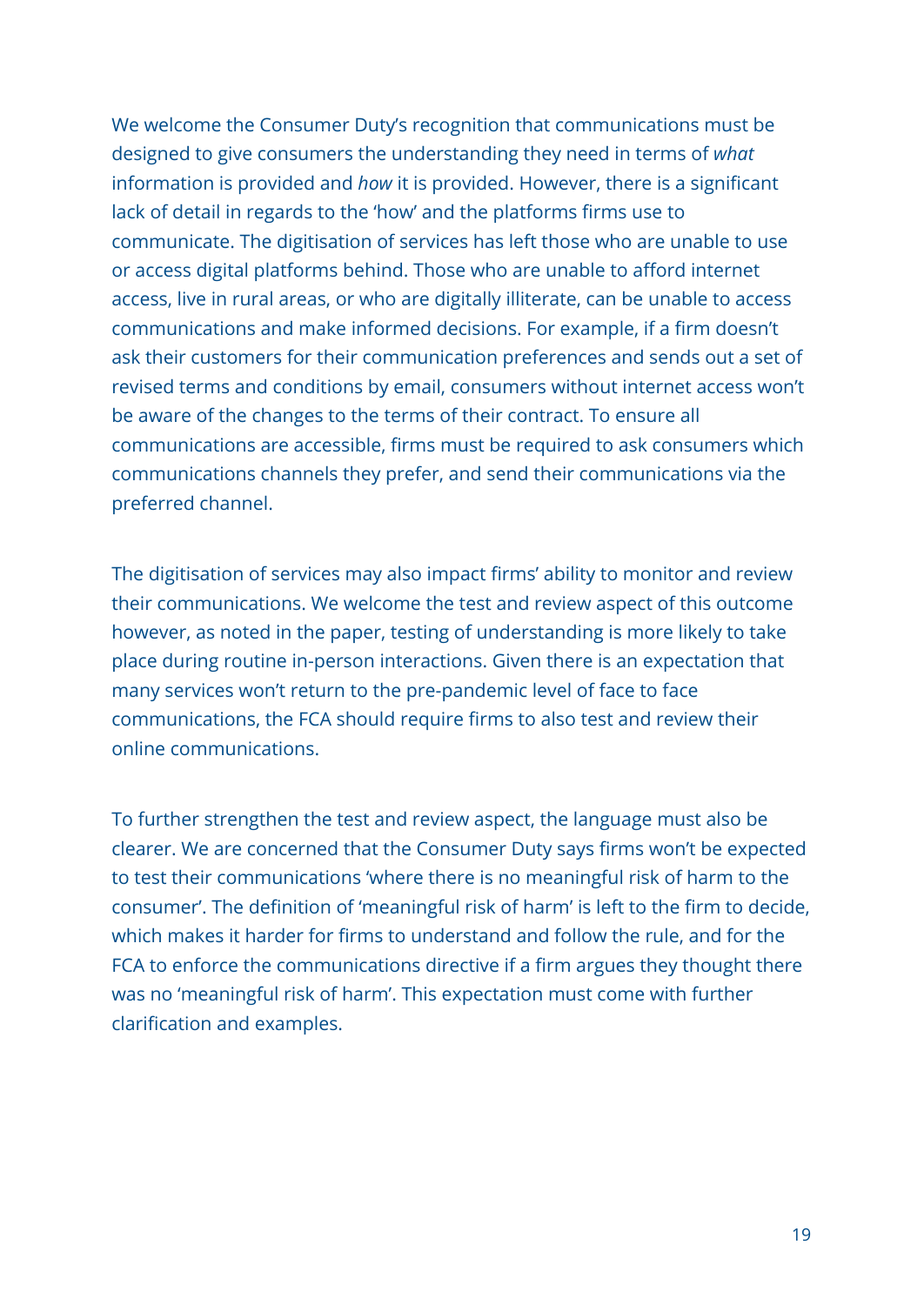## **Q15: What are your views on our proposals for the Products and Services outcome?**

We are pleased to see this outcome in the Consumer Duty as it highlights the increasing asymmetry of knowledge, information and power between the consumer and the firm providing a product or service. The unprecedented amount of consumer data firms hold or have ready access to, alongside increased technological capability and behavioral insights, enables firms to use sophisticated nudge and sludge techniques that make it possible for even the most savvy consumer to be exploited. This fosters an unsafe environment for the consumer to navigate product and service offerings, and can lead to serious consumer harm. It's important that this outcome goes beyond just recommending appropriate products to be sold to appropriate consumers, and that it consists of rules to protect consumers from the harm and imbalances caused by firms' use of consumer data.

We are particularly concerned by online financial products that combine dark nudges at the point of entry with sludge practices at the point of exit. We refer to these products as 'financial quicksand', as their design makes them easy to slip into and difficult to get out of. Examples of financial quicksand can be found in the buy now, pay later market, online gambling and subscription services, amongst others.

These products and services are often offered at the point of purchase where consumers are in more of an 'automatic' mode of thinking, acting quickly and without the time and information to make considered decisions. These behavioural biases are exploited by slippery design and can lead consumers to enter into credit agreements or spending without fully understanding what they're signing up to. Once they are signed up, sludge practices are often deployed to make it difficult to get out of an agreement or contract. We are seeing consumers unwittingly slip into debt as a result of these design practices.

It's important that the Consumer Duty addresses both the slippery and the sludge practices to ensure consumers are able to assess whether the product or service is right for their needs, and can act in their own interests.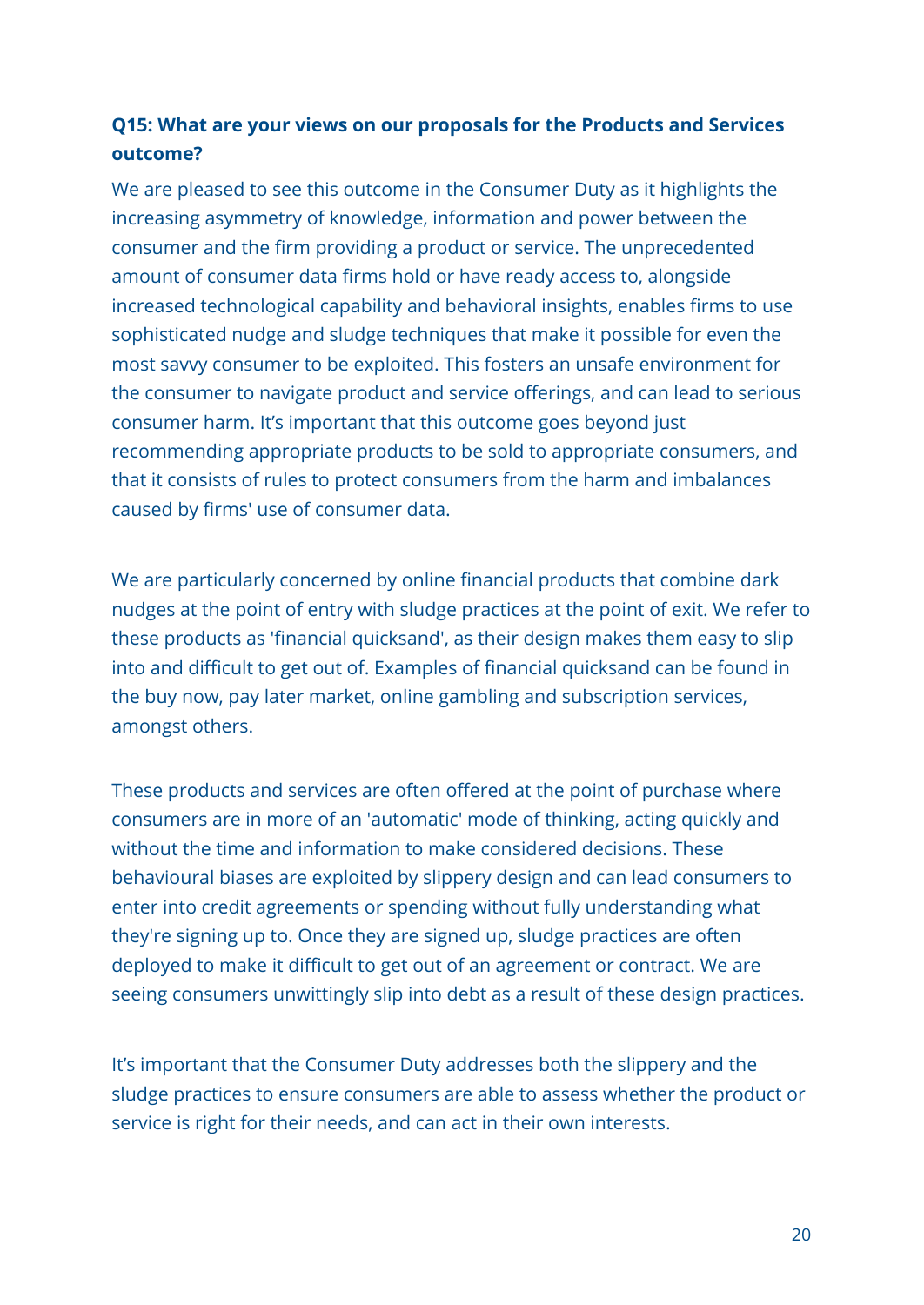## **Q16: What impact do you think the proposals would have on consumer outcomes in this area?**

In order to tackle dark nudges and sludge practices effectively, this outcome must be more specific and require firms to do the following:

- Use their sophisticated understanding of consumer behaviour for good, doing all they can to ensure consumers are using their products consciously and after careful consideration, not as an act of impulsivity or confusion. Firms should not be exploiting cognitive biases to encourage people to spend more on services or to take out credit unwittingly.
- Remove sludge from the process of exiting a contract or subscription, or getting help. Firms should not be deliberately making it more difficult than necessary to exit a contract or close an account.
- Present essential information in a way that is genuinely engaging. Firms should use their understanding of how consumers respond to messaging to ensure important information about financial products is clear and understandable.
- To integrate consumer protection principles with vulnerable consumers in mind from the start, this protection should be the default setting on all products and services.

To ensure this outcome is effective, it's important to recognise that certain groups of consumers are more likely to fall foul of bad practice and experience negative consequences as a result of products and services that are designed without regard for consumer outcomes. For example:

- Financially vulnerable consumers, who may have been inappropriately targeted to sign up for a product or service, may find themselves trapped into unaffordable contracts due to the exit fees, and may fall into debt as a result.
- Elderly consumers, who may be less digitally savvy, are more likely to not spot misleading online information and be mis-sold a product.
- Consumers with a physical disability may face barriers to leave contracts if they're required to go into a branch to do so.
- Consumers with a mental health condition may find it difficult to call their provider to leave a contract, due to long wait times or untrained customer service staff.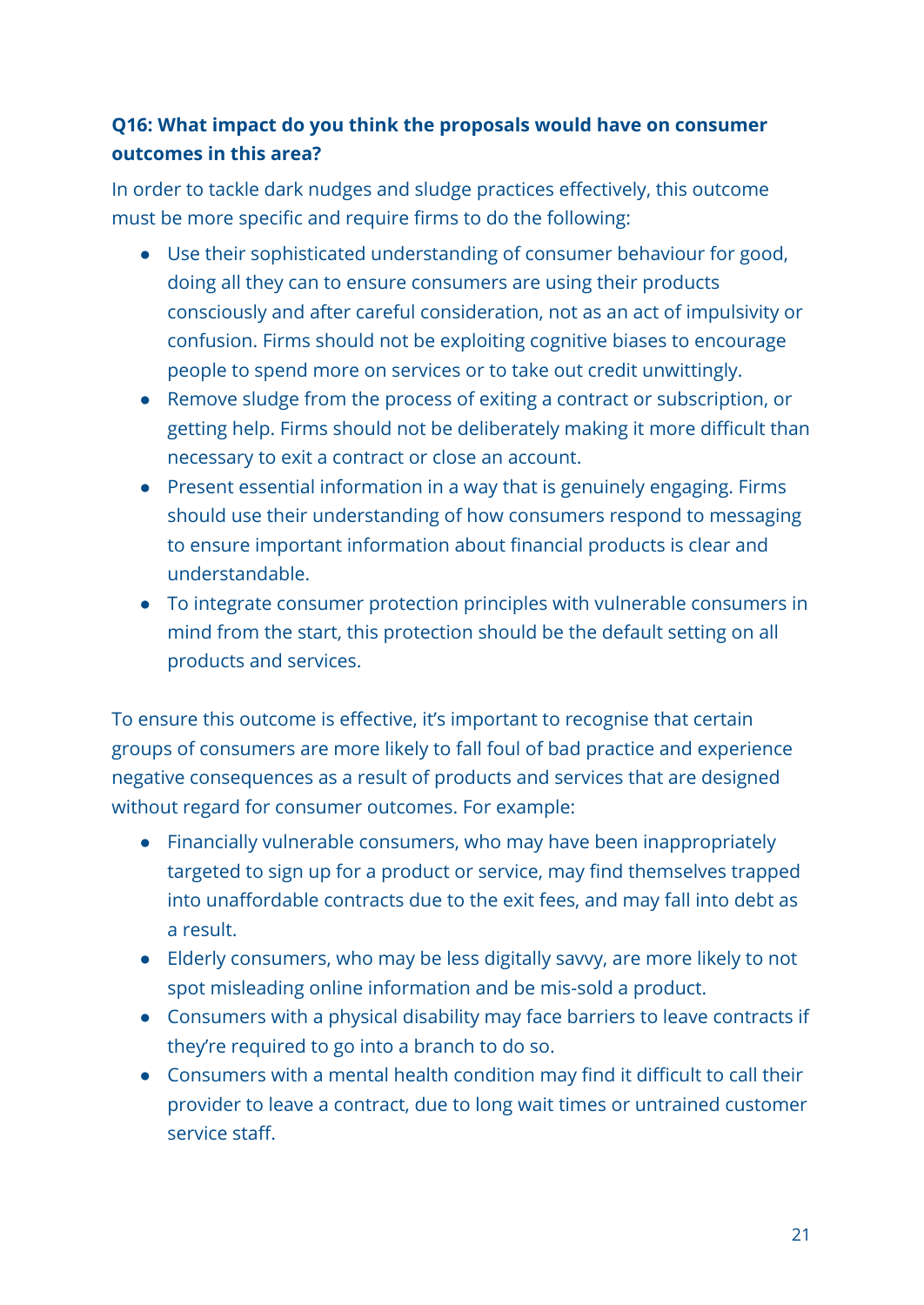These examples highlight 2 key issues:

- 1. Although the pandemic has led to people spending more time online, it doesn't necessarily mean users are digitally confident or capable. Those that aren't are at greater risk, and firms must be mindful of this when selling products online.
- 2. To make it as easy to exit a product or service as it is to enter, the Consumer Duty must be more specific about what this would mean in practice, for example, firms offering consumers multiple routes to exit, including the one they used to enter the contract.

It is essential that this outcome requires firms to ensure their products and services don't exploit consumers, especially those with vulnerabilities, and that the potential impact the product or service design could have on all consumers is considered from the start. To ensure this happens, firms must be required to evidence this thinking has happened to allow the FCA to monitor compliance.

## **Q17: What are your views on our proposals for the Customer Service outcome?**

We are pleased to see Customer Service included as one of the Four Outcomes that the Consumer Duty seeks to improve. Customer Service is a key element of all essential services, and an important method for accessing the benefits of a product, for example making an insurance claim, or accessing an overdraft.

Poor customer service can cause harm to the customer both in its own right, and through knock-on effects on other parts of the customer journey. Our 2018 research into improving support with essential services for people with mental health conditions found large inconsistencies in the level and quality of support provided by customer service staff. Many described the process of navigating frontline customer service as a 'lottery', relying more on individual empathy and understanding than formal policies and processes. $27$ 

<sup>&</sup>lt;sup>27</sup> Citizens Advice, Beyond good practice guides: [Improving](https://www.citizensadvice.org.uk/about-us/our-work/policy/policy-research-topics/consumer-policy-research/consumer-policy-research/beyond-good-practice-guides-improving-support-with-essential-services-for-people-with-mental-health-problems/) support with essential services for people with mental health [problems](https://www.citizensadvice.org.uk/about-us/our-work/policy/policy-research-topics/consumer-policy-research/consumer-policy-research/beyond-good-practice-guides-improving-support-with-essential-services-for-people-with-mental-health-problems/), (2018).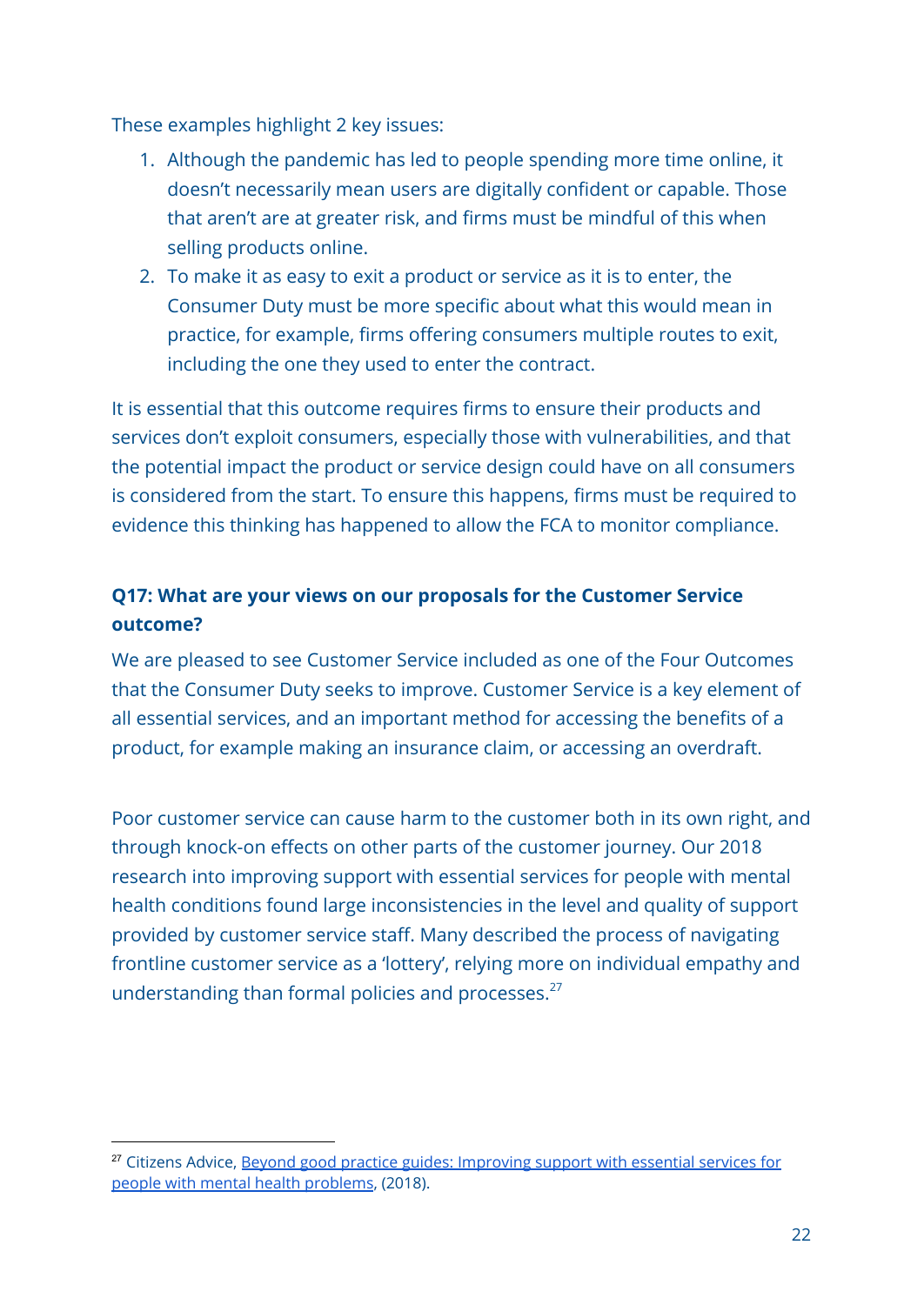#### **Jin's story\***

Jin is 85 years old, has a visual impairment and a long-term health condition. In October, she received a message from her bank telling her she hadn't paid her £140 credit card bill that month. Jin sent her bank proof of the payment she made but received no response. Since then, she has been receiving statements with the £140 showing as due. She called her bank who said she'd have to visit the branch with proof of payment. The following month, Jin received 2 letters one advising her that everything was resolved, and one with this month's bill saying she owed £140. She phoned her bank again but the customer service agent told her they couldn't help. Almost 6 months later, Jin feels extremely frustrated. She's spent a lot of time trying to resolve the issue over the phone but feels no-one at the bank is giving her support or attention to her problem.

*\*All client names in this paper have been changed for anonymity*

Poor customer service outcomes can lead to poor outcomes or pain points at other parts of the customer journey – for example, difficulty cancelling a service or contract causing services or subscriptions to renew, or difficulty accessing support with a refund leading to consumers being out of pocket for longer. While these are bad outcomes for all consumers, this harm is more severe for those who are financially vulnerable. Our advice data from March 2020 to June 2021 shows that of our advice clients who came to us with a financial services issue, 39% also had a debt issue. $28$ 

While poor customer service can incur additional financial costs - such as costs of acquiring evidence for an insurance claim - it can also result in non-monetary costs, such as time and emotional distress. These non-monetary costs can be equally important, particularly for consumers who may be vulnerable due to low non-monetary resources. For example, our research found that twice as many people with mental health problems avoided asking a provider for extra support because of a long wait on a telephone helpline, compared with those with no mental health problems (51% vs. 26%).<sup>29</sup>

<sup>&</sup>lt;sup>28</sup> Citizens Advice, Advice Issue Code data (Pension Wise has been excluded from the total count), 1 March 2020 - 31 June 2021.

<sup>&</sup>lt;sup>29</sup> Citizens Advice, Counting on it: cross sector minimum [standards](https://www.citizensadvice.org.uk/Global/CitizensAdvice/Consumer%20publications/Minimum%20standards%20report.pdf) of support for people with mental health [problems,](https://www.citizensadvice.org.uk/Global/CitizensAdvice/Consumer%20publications/Minimum%20standards%20report.pdf) (2019).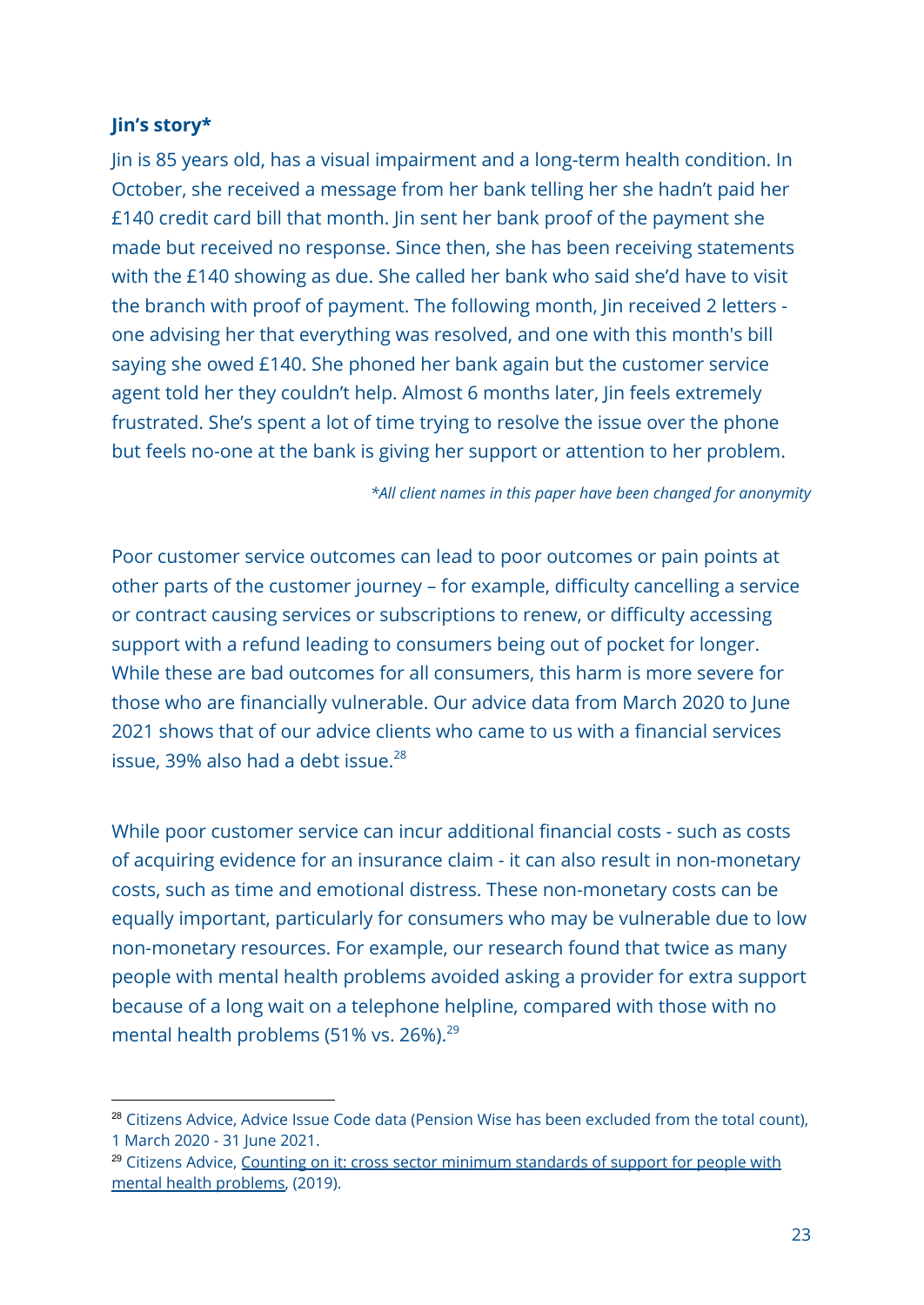During the pandemic, in particular during the lockdowns, firms saw a move to staff working from home and changes in the size of their workforce. For some firms, this had a negative impact on the ability of customers to access customer service channels.

### **Q18: What impact do you think the proposals would have on consumer outcomes in this area?**

Despite the impact of poor customer service on consumers, we know that improving customer service has long been a challenge for firms and regulators. The FCA Handbook states that firms must 'communicate information in a clear and accurate manner, comprehensible to the customer'. This guidance is too general to be enforced, and is open to significant interpretation, which risks inconsistency of delivery.

Ofcom recently reported that following new 'fairness' commitments made by telecommunications providers, improvements were seen across areas such as value and communications, but further action was needed with regards to customer service.<sup>30</sup> This demonstrates that customer service cannot be improved as a by-product of broader changes made by firms, it is a complex area that requires comprehensive regulation and guidance. We therefore welcome the inclusion of specific proposals within the Consumer Duty.

To ensure these proposals are as effective as possible, the language used to set the standard for firms should be clear and specific. As with concerns raised above about the varying interpretations of 'reasonable' and 'foreseeable harms', we have some concerns about language used in the current draft Customer Service outcome. The draft states that customer service must 'meet the needs of consumers, enabling them to realise the benefits of products and services and act in their best interests without undue hindrance'. Our view is that this language unnecessarily softens the requirements placed on firms, and could allow firms to deny liability for wrongdoing as a result of 'unavoidable' hindrance or friction. We accept that some friction in customer service may be unavoidable, such as difficulties due to software or telecommunication failures. Where such nuance needs to be reflected, we would encourage the FCA to be

<sup>30</sup> Ofcom, Fairness for customers [commitments:](https://www.ofcom.org.uk/__data/assets/pdf_file/0030/218676/fairness-commitments-monitoring-report.pdf) progress review, (2021).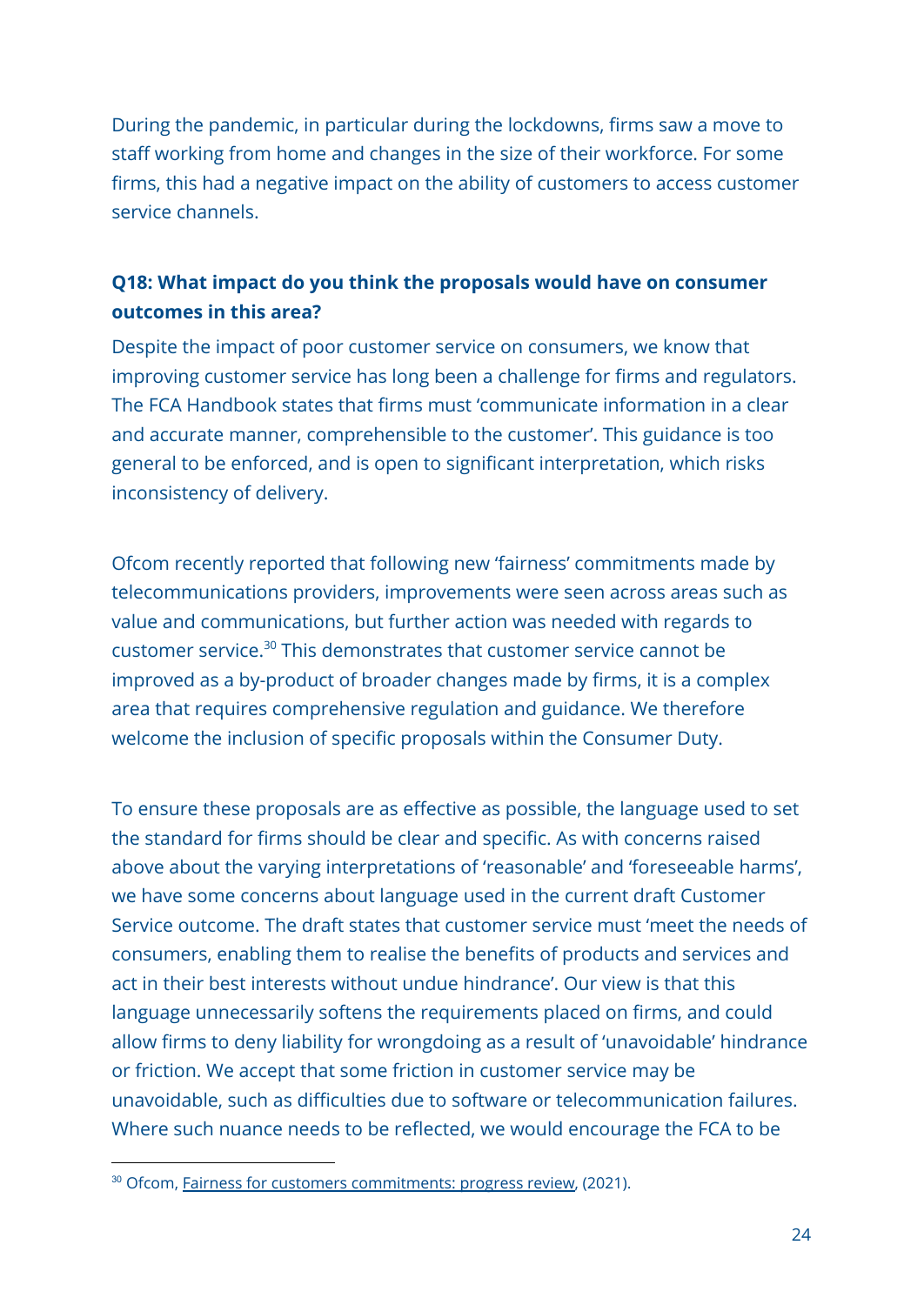clear and specific with the language used to describe this, and to be consistent in their use of language throughout the consultation paper. For example, using 'reasonableness' as a concept to acknowledge possible limitations of firms' actions throughout, and specifically describing how this concept would apply to each outcome, with examples.

#### **'Unforeseeable Changes'**

An example is given in the Customer Service section of the consultation paper relating to how services may differ in the event of unforeseeable changes in demand. Once again, we'd like to stress that though some unforeseeable events are inevitable, the new Duty's guidance and rules should clearly specify that a change being unforeseeable does not negate the firm's responsibility to act to reduce potential harm.

While most firms adapted quickly to new challenges during the pandemic and under lockdown, customers have reported increased difficulties with getting through to customer service providers, or with the quality of service as a result of restrictions. In interviews we conducted with customers who had experienced the loyalty penalty in the mortgage market, participants reported finding it more difficult to switch during the pandemic due to having less time and a reduction in advice appointments with firms under restrictions. $31$  Some customers are still experiencing these issues, after 3 lockdowns and ample time for firms to address the challenges that these have brought to customer service provision.

#### **Cora's Story\***

Cora is an elderly woman who banks with a major high street provider. She has low digital skills meaning she cannot use online banking, and gets 'muddled' when speaking over the phone with customer service independently. During the third lockdown, Cora needed to transfer some money from her savings account to her current account. She would usually do this with assistance in a branch or over the phone with help from Citizens Advice, however she is shielding and temporary branch closures and social distancing measures have made this difficult.

<sup>&</sup>lt;sup>31</sup> Citizens Advice, [Finishing](https://www.citizensadvice.org.uk/about-us/our-work/policy/policy-research-topics/consumer-policy-research/consumer-policy-research/finishing-the-job-on-the-loyalty-penalty-the-mortgage-and-mobile-handset-markets/) the job on the loyalty penalty, (2021).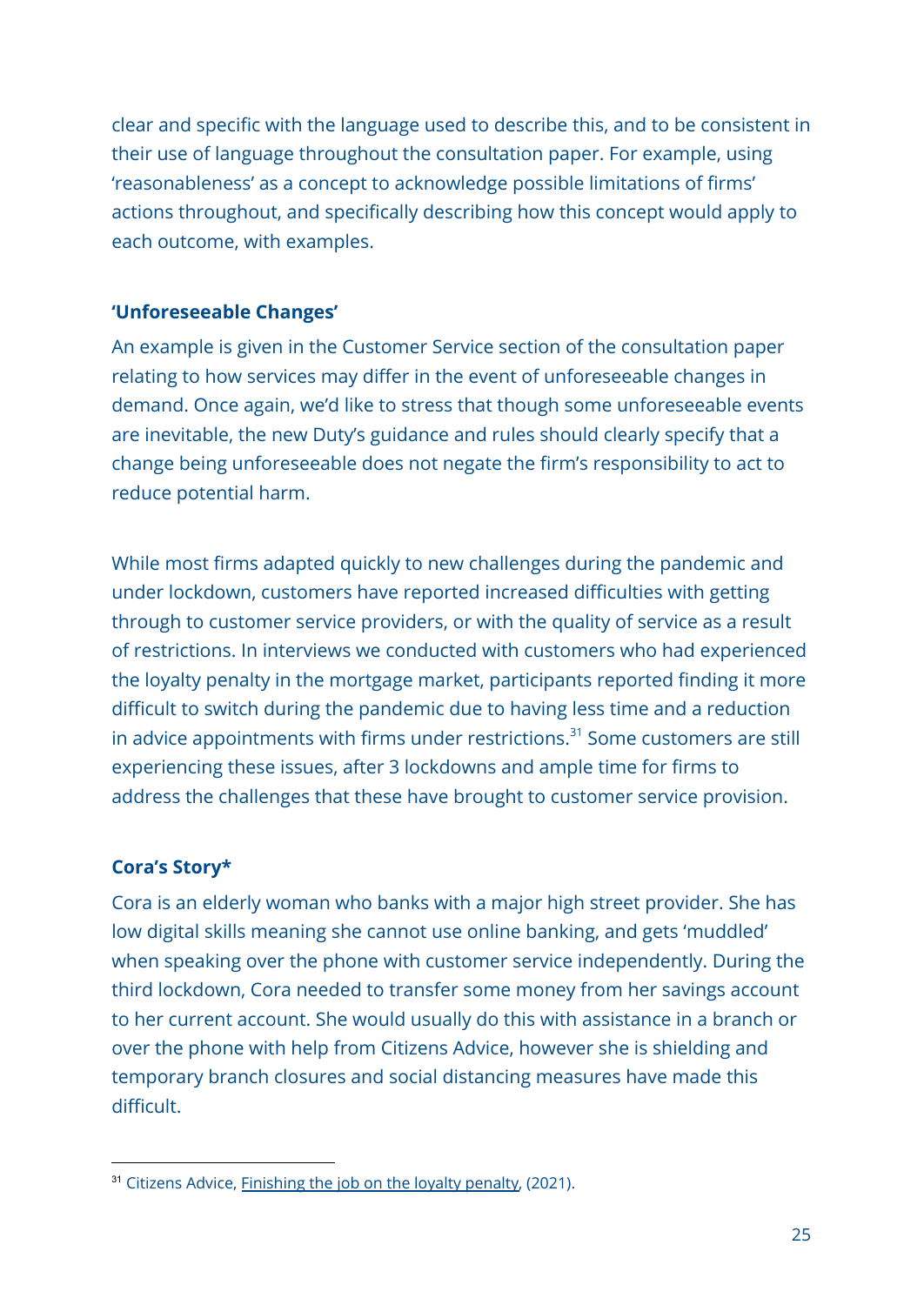Cora and her grandson tried to call the bank's specialist support line to do the transfer over the phone, but Cora got very confused and the transfer couldn't be made. She eventually had to take a 30-minute taxi with her grandson to the nearest open branch in order to show the staff a letter written by the Citizens Advice adviser which detailed what needed to be done. Given Cora is very vulnerable to coronavirus, having to travel so far during a lockdown was a very poor outcome.

#### *\*All client names in this paper have been changed for anonymity*

When advising Cora, our adviser noted that this major provider had either not put together any protocol for supporting shielding customers who would usually do all their banking in branch, or that their specialist advisers were not implementing relevant protocols. Cora's issue took place during the third lockdown, which occurred almost 10 months after the first lockdown. At this point in time, while the lockdown event itself may have been unprecedented, it was a scenario that the firm had plenty of experience with from the last year and so they should have been able to adapt quickly to best support customers like Cora. This situation is particularly unacceptable given how the pandemic itself has increased the individual need for financial support.

We believe that the FCA should include examples from the pandemic, or similar 'unprecedented' events, to clearly outline what is expected of firms in unexpected scenarios. The guidance should outline how firms might adapt to such an event to continue enabling customers to meet their financial needs, and use this knowledge to prepare for future occurrences.

#### **Engaging confidently**

The current draft outcome states that consumers should be able to engage with their services 'confidently'. We agree that this is an important aspect of enabling positive customer service outcomes. Our previous research on consumers with mental illnesses found that while the majority of participants preferred phone communication over other channels, these participants experienced anxiety over the calls, in part fearing that the customer service staff would not treat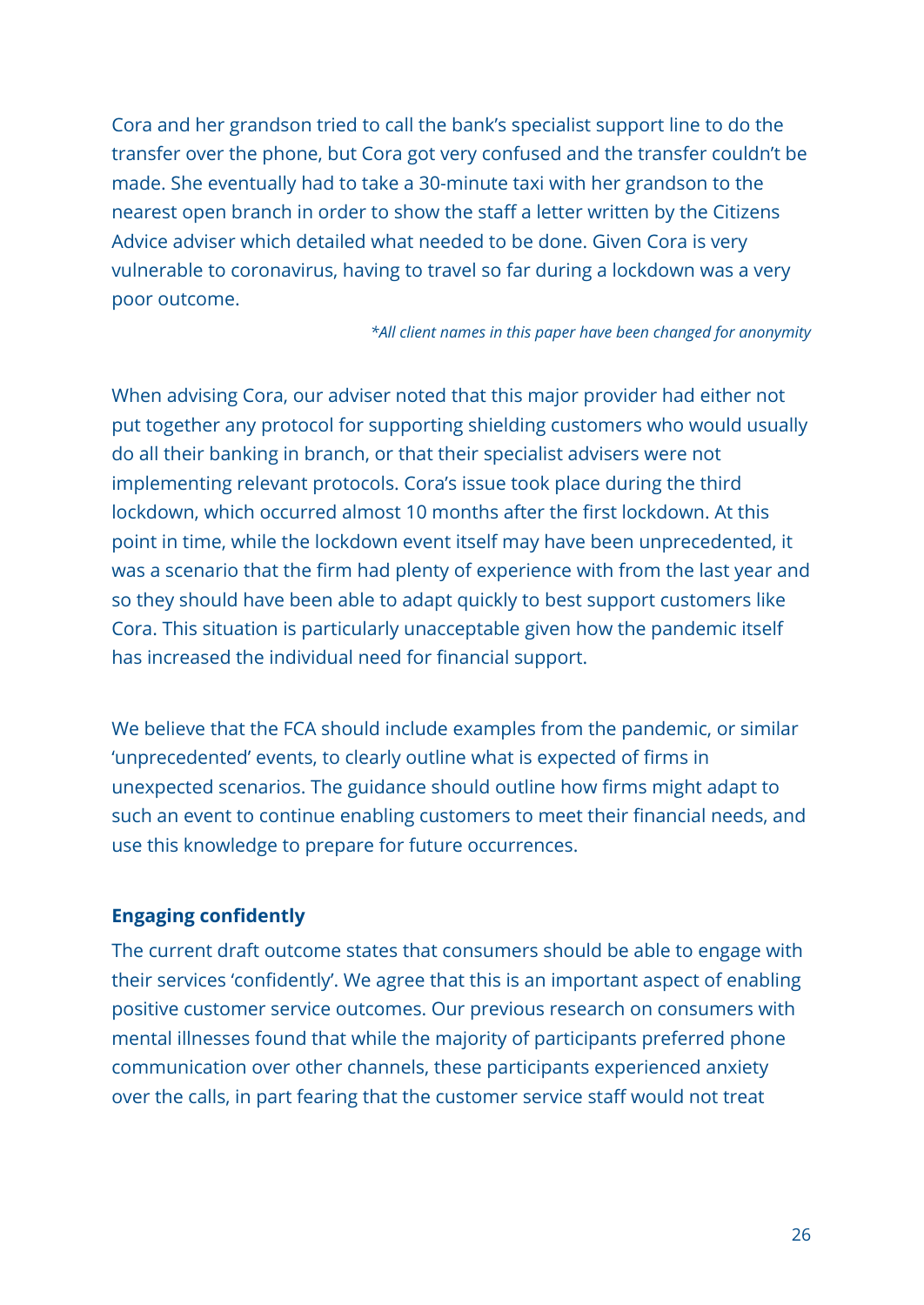them sympathetically and would judge them. $32$  This led to avoidance behaviours which have the potential to be seriously damaging to their financial health.

In many cases, the reason a person is engaging with Customer Service to begin with is due to a life event or experience that would identify them as potentially 'vulnerable'. For example, customers that are digitally disenfranchised, or have recently experienced a significant life event such as the death of a partner.

For these reasons, the FCA should require firms to make a handful of changes that would meet the basic customer service needs of different customers.

- Providers should offer at least 2 channels through which all customers can use to communicate with them, one of which should be a freephone telephone line.
- Providers should train all customer service staff so that they are equipped to support those in vulnerable circumstances, e.g. mental ill-health, or domestic violence.
- Providers should offer a telephone service for customers with mental health problems so they don't have to wait in a call queue.
- For customers with reduced cognitive capacity, providers should offer written follow-up when substantive changes are made to the account or contract, or the customer has agreed to take action as a result of the call.

In interviews and the online community used to inform our research report, participants were clear about the value they placed on having different channels of communication available to them to suit their needs at that moment. There was no single communication solution that worked for everyone, and we believe this to be true for the wider consumer population.

## **Q19: What are your views on our proposals for the Price and Value outcome?**

It is welcome that the FCA has recognised price and value as key consumer outcomes, and that market forces alone are failing to deliver this. When markets work well, competition can drive lower-cost, higher-quality products and services. But too often, firms compete to exploit consumer inertia or biases,

<sup>&</sup>lt;sup>32</sup> Citizens Advice, Counting on it: cross sector minimum [standards](https://www.citizensadvice.org.uk/Global/CitizensAdvice/Consumer%20publications/Minimum%20standards%20report.pdf) of support for people with mental health [problems,](https://www.citizensadvice.org.uk/Global/CitizensAdvice/Consumer%20publications/Minimum%20standards%20report.pdf) (2019).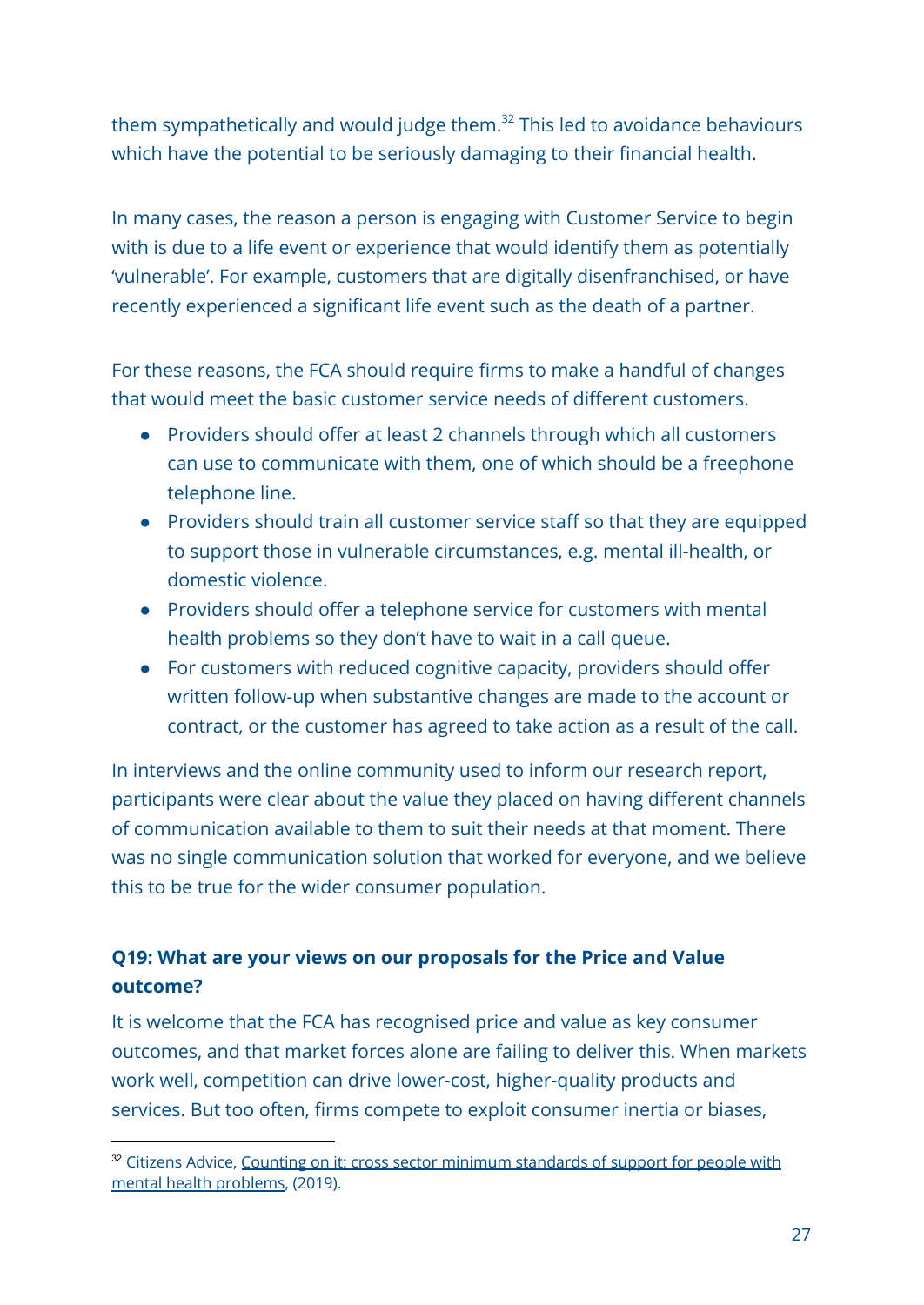rather than to innovate or deliver more affordable or better quality products. Moreover, complex and often opaque product offers and pricing structures, including personalised pricing, make it difficult for consumers to know if they are getting good value for money, and to get the best deal available to them.

#### **Q20: What impact do you think the proposals would have on consumer outcomes in this area?**

Emphasising that delivering fair value for money is the responsibility of the firm is an important and welcome step forward in improving how financial service markets work for consumers, particularly those on the lowest incomes. The proposals touch on important issues relating to price, including the services consumers can expect, the value of consumer data to firms, and firms' responsibilities in terms of the Equality Act. However, we feel the proposals should go further, and be more specific, if they are to deliver significant changes in pricing behaviours.

#### **Consumer expectations**

The assessment of the price a consumer can reasonably expect to pay for the product or service provided is open to interpretation by firms, and the consultation does not specify how firms should understand and reflect on consumers' expectations when setting prices.

Further, we are concerned by the implication that improvements to customer service could be used by firms to justify higher prices. All consumers should be able to benefit from a high standard of customer service in interactions with firms. There is a significant intersection between those who are likely to need more support through customer service, and those who will be least able to afford additional costs. For example, those we support with financial services issues are more likely to be on low incomes; 75% earnt less than £1,500 per month. This approach runs the risk that those who need additional support may struggle to afford it.

#### **Consumer data**

The FCA is right to highlight the increasing value of consumer data to firms, and the role this can play in pricing. There is a significant asymmetry between firms'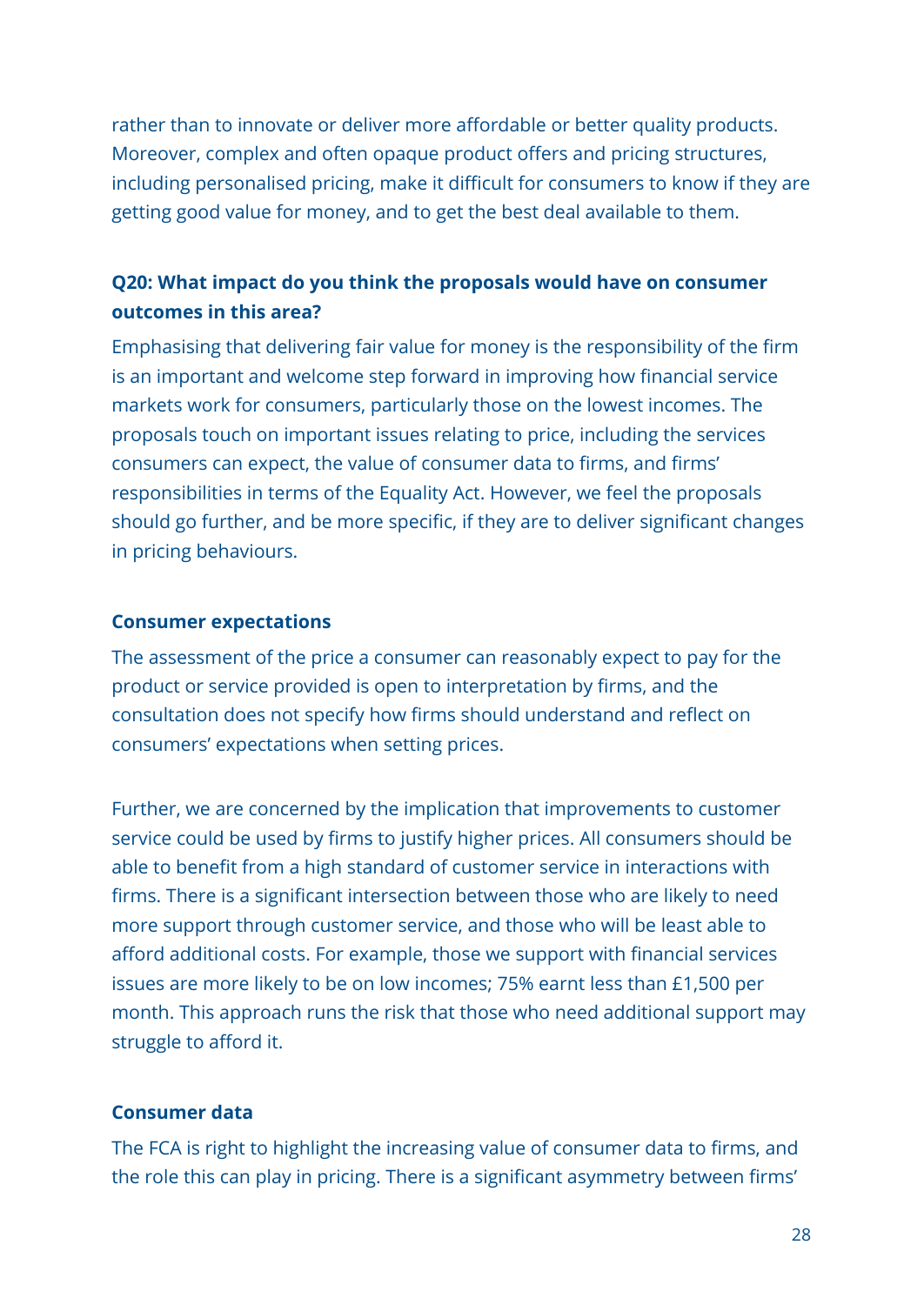access to data on their customers, and consumers' understanding of how their data is used to determine the price they are offered. Price personalisation can be based on a customers' 'willingness to pay', but also other factors which can be intrinsic and difficult for customers to understand or change.

For example, in 2018 the FCA wrote a 'Dear CEO' letter to insurance firms, warning that its review of the market had identified pricing practices using rating factors based (directly or indirectly) on data (including third party data) relating to or derived from protected characteristics. $33$  While this consultation paper draws out firms' obligations to demonstrate they are complying with the Equality Act, it does not address explicitly how this should be done. Insurance pricing is an example of the complexity and opacity consumers can experience in financial services markets; it can be difficult for consumers, or their representatives, to understand which factors have contributed to the quote offered. The FCA should be more proactive in requiring firms to monitor pricing outcomes for groups with protected characteristics, and take action to ensure that assessments of 'risk' do not indirectly result in firms failing to meet their obligations under the Equality Act.

Ultimately, the price and value proposals do not address some of the biggest challenges facing consumers in terms of price. Some consumers will continue to struggle to afford essential products and services, and some will continue to be disadvantaged as a result of disengagement in markets. This is because the proposals continue to rely on consumers making decisions about which product is the best value. Our loyalty penalty research demonstrated that price is not a good driver of consumer behaviour, as people often don't switch even when their contract ends and the price increases. $34$  Remedies to increase information about price changes have also been found to be ineffective. The FCA's study into the cash savings market found that encouragement to consider switching would not lead to any substantial increase in switching.<sup>35</sup>

<sup>&</sup>lt;sup>33</sup> FCA, FCA [expectations](https://www.fca.org.uk/publication/correspondence/dear-ceo-letter-fca-expectations-general-insurance-firms-undertaking-pricing-activities.pdf) of general insurance firms undertaking pricing activities, 2018.

<sup>&</sup>lt;sup>34</sup> Citizens Advice, Excessive prices for disengaged consumers - a [super-complaint](https://www.citizensadvice.org.uk/Global/CitizensAdvice/Consumer%20publications/Super-complaint%20-%20Excessive%20prices%20for%20disengaged%20consumers%20(1).pdf) to the [Competition](https://www.citizensadvice.org.uk/Global/CitizensAdvice/Consumer%20publications/Super-complaint%20-%20Excessive%20prices%20for%20disengaged%20consumers%20(1).pdf) and Markets Authority, (2018).

<sup>&</sup>lt;sup>35</sup> Financial Conduct Authority, Discussion Paper (DP18/6): Price [discrimination](https://www.fca.org.uk/publication/discussion/dp18-06.pdf) in the cash [savings](https://www.fca.org.uk/publication/discussion/dp18-06.pdf) market, (2018).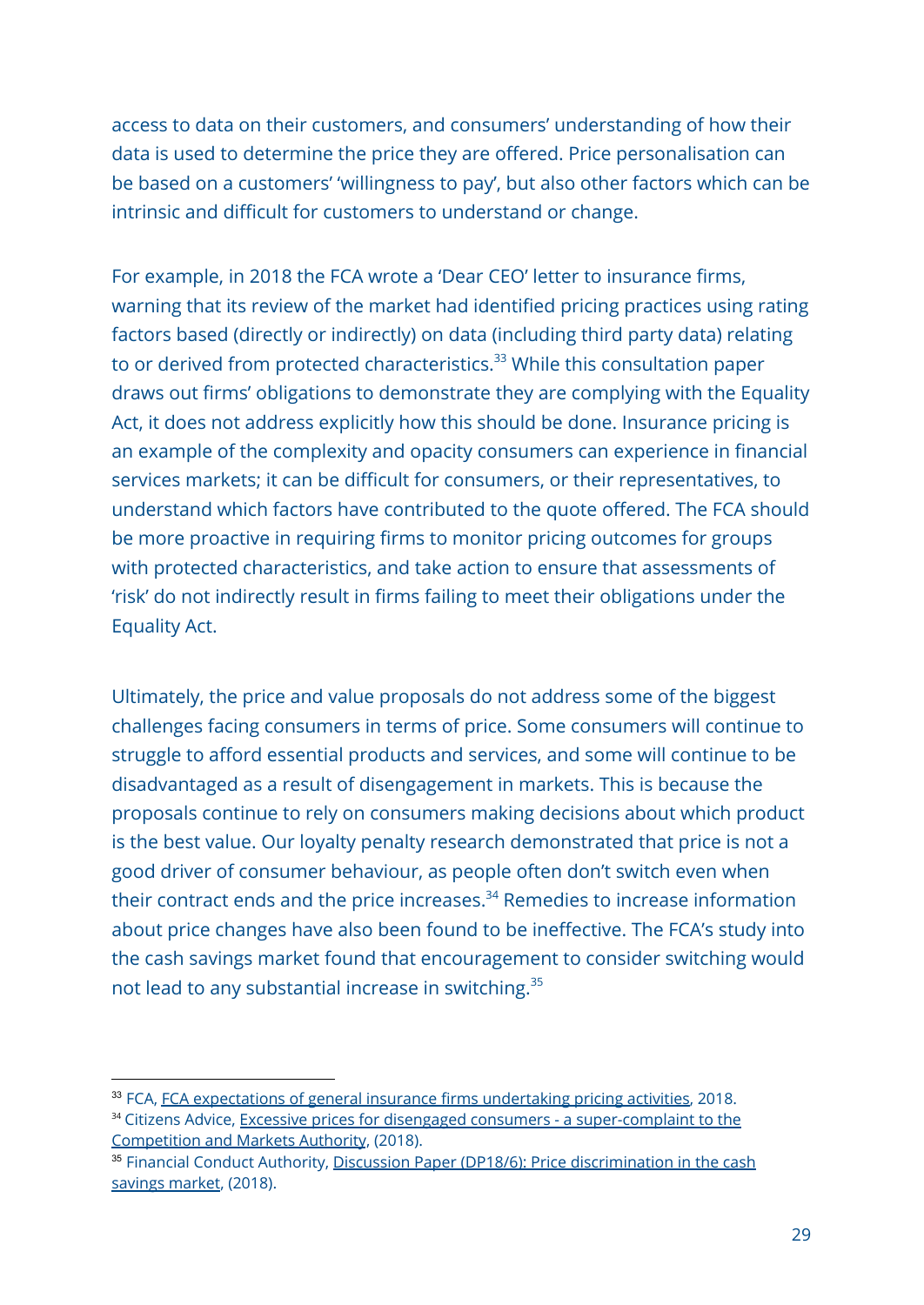To meaningfully create 'an environment where consumers feel more confident that the products and services offered to them are at a price that represents fair value', more specific interventions are likely to be needed. The FCA should consider whether more specific pricing proposals, such as the (currently paused) proposal to introduce a Single Easy Access rate in cash savings, could be integrated into or alongside the Consumer Duty.

## **Q21: Do you have views on the PROA that are specific to the proposals for a Consumer Duty?**

Introducing a Private Right of Action (PROA) could help support the objectives of the Consumer Duty. Giving consumers the ability to take court action, particularly through group litigation, would strengthen the Consumer Duty and provide an additional incentive for firms to comply. However, this should be in addition to, not as a substitute for, the FCA taking public enforcement action. In most cases, consumers are likely to be reluctant or unable to enforce their rights in court, particularly against large financial services providers, so the primary tool to ensure compliance should be enforcement action taken by the FCA.

## **Q25: To what extent would the Consumer Duty bring benefits for consumers, individual firms, markets, or for the retail financial services industry as a whole?**

As above, we expect the Consumer Duty to bring significant benefits to consumers in financial services markets. We welcome the FCA's intention to take a more proactive and preventative approach to consumer protection; too often improvements in consumer outcomes have relied on consumers or representative organisations identifying and evidencing harm, often over an extended period of time, to convince firms and regulators to take action.

We share the FCA's view that markets and transactions which are increasingly digital and reliant on ever-evolving technologies present both potential benefits and risks to consumers. The Consumer Duty will be most effective if the FCA specifically looks at ways to future-proof the new rules, for example requiring firms to demonstrate expected consumer outcomes when designing new products.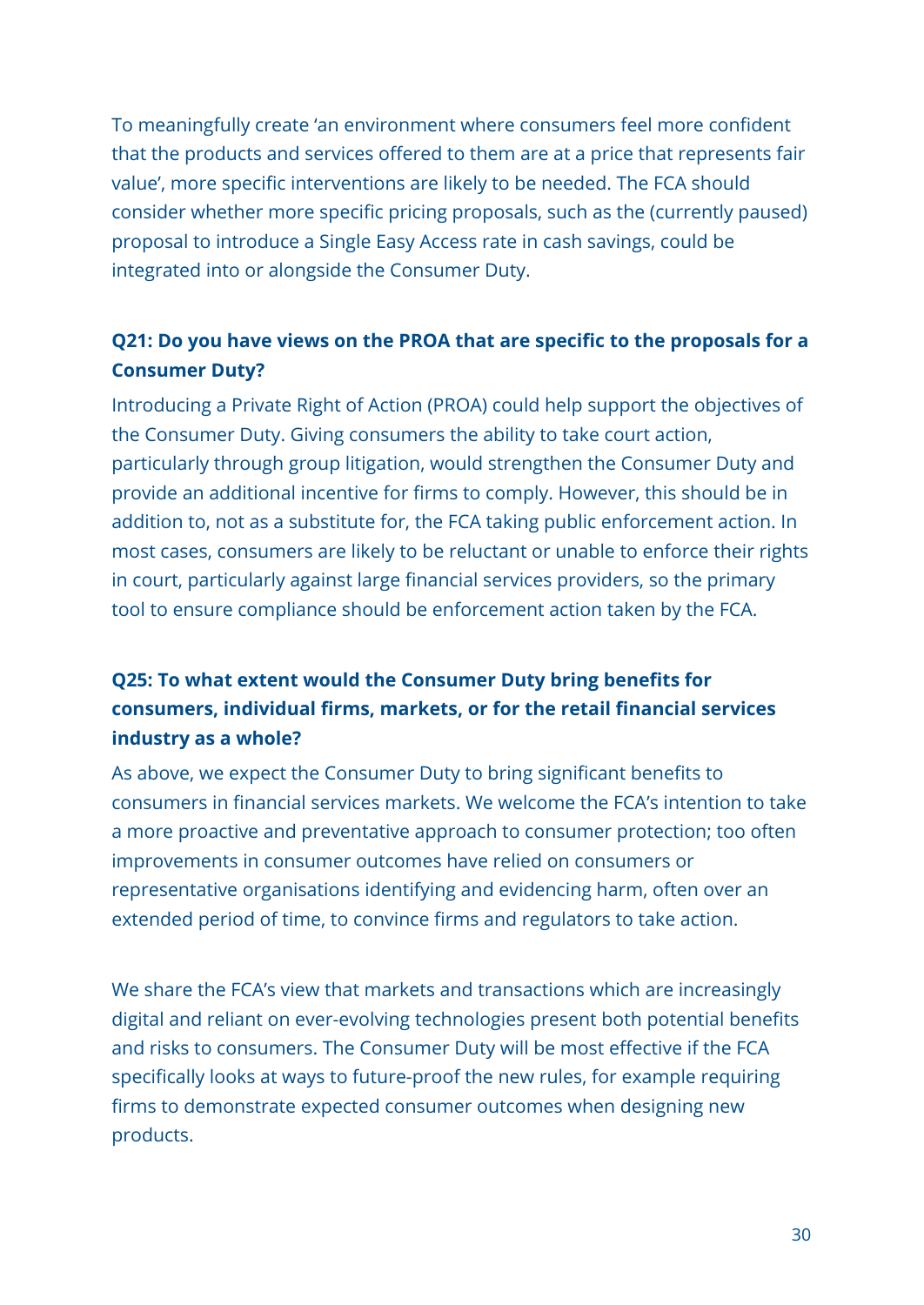In this way, there is huge potential for the Consumer Duty to encourage firms to innovate to the benefit of consumers. Firms have access to a wide range of data and information on their customers, from their spending habits to how they respond to nudges or notifications. Placing consumer outcomes at the heart of product design could allow for this knowledge to be harnessed to deliver safer, smarter products and services. For example, firms could use their understanding of consumer behaviour and choice architecture to:

- support their customers to make decisions about which product or deal is right for them.
- use transaction patterns to identify customers who are at risk of crisis.
- design products that promote the inclusion of certain groups, such as those with disabilities.

It is also welcome that the FCA has acknowledged that delivering better outcomes for consumers is not incompatible with commercial interests. Requiring firms to prioritise consumer outcomes will be a significant culture shift for many, but if successful should encourage competition that works in the interests of consumers. This will reward firms that are meaningfully committed to delivering good customer outcomes, and prevent them being undercut by unscrupulous firms that are not willing or able to demonstrate compliance with the Consumer Duty.

To deliver these benefits for consumers, firms and markets, the Consumer Duty needs to be underpinned by clear, unambiguous rules, effective monitoring and proactive enforcement. Previous attempts to improve firms' treatment of customers - such as through Principle 6 - have failed to deliver consistently better outcomes for consumers. The FCA needs to set out in clear, detailed terms how it will monitor firms' compliance with each element of the Consumer Duty, and what enforcement action will be taken in cases where firms fail to meet their obligations. The FCA should have a clearly communicated threshold for escalating enforcement action so that consumers and representative organisations such as Citizens Advice can submit evidence.

We also believe this is an opportunity for the FCA to take a more systemic approach to enforcement. This should include tackling market failures by ensuring that the outcomes delivered by mainstream products are consistently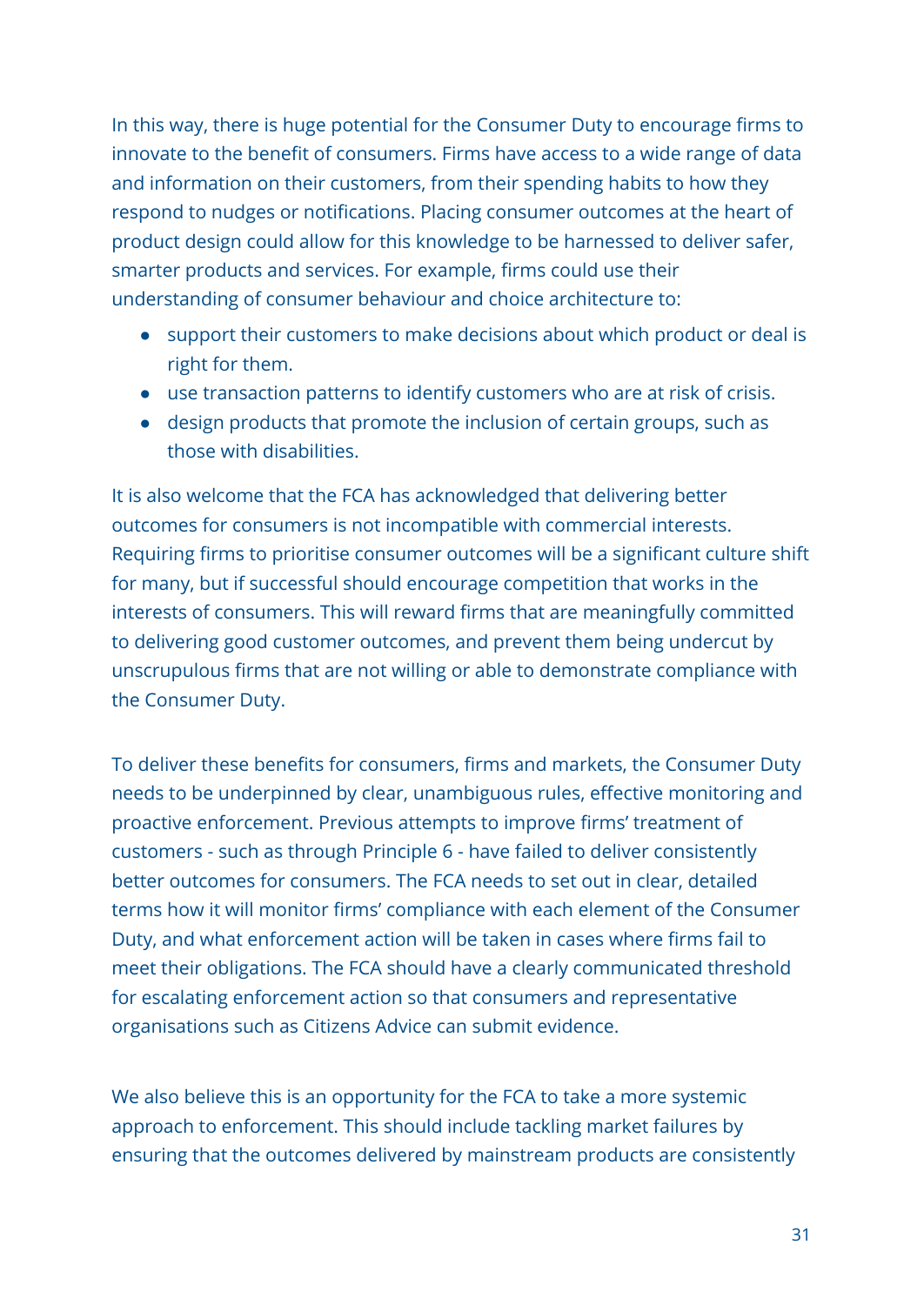measured across the market, rather than in a piecemeal way by identifying bad practice within individual firms. It should also focus on horizon scanning for potential new products that carry enhanced risks for consumers. If a firm is identified as failing to deliver good outcomes through a particular product, all firms offering a similar product should be required to review their consumer outcomes to demonstrate they are meeting the Consumer Duty.

## **Q26: What unintended consequences might arise from the introduction of a Consumer Duty?**

There is a risk that the Consumer Duty is viewed by firms as a continuation of existing guidance on treating customers fairly, and as such does not institute a significant shift in provider behaviour. The focus on 'reasonableness' throughout the consultation paper could contribute to this. Many firms are likely to consider their current approaches to be 'reasonable'. The FCA needs to clearly set out the practical steps that firms will need to take to demonstrate their compliance with the Consumer Duty, so that there is not significant room for interpretation, which could undermine the intent of the new duty.

It is likely that the FCA will need to make substantial changes to its approach to supervision and enforcement, to effectively assess whether firms are complying with the Consumer Duty. When setting out its approach to enforcing the Consumer Duty, the FCA should include details of the data they expect firms to collect and share with them for monitoring. As above, we believe this should include analyses comparing outcomes for different demographic and vulnerable groups. The FCA should also include examples and case studies of current practices they consider would breach the Consumer Duty, and the enforcement action they would expect to take in response to these practices following the implementation of the duty.

## **Q27: What are your views on the amount of time that would be needed to implement a Consumer Duty following finalisation of the rules? Are there any aspects that would require a longer lead**‑**time?**

The new Consumer Duty should be introduced as soon as possible. As set out above, the current approach to financial services regulation has not succeeded in preventing consumer harm. The Consumer Duty is an opportunity to